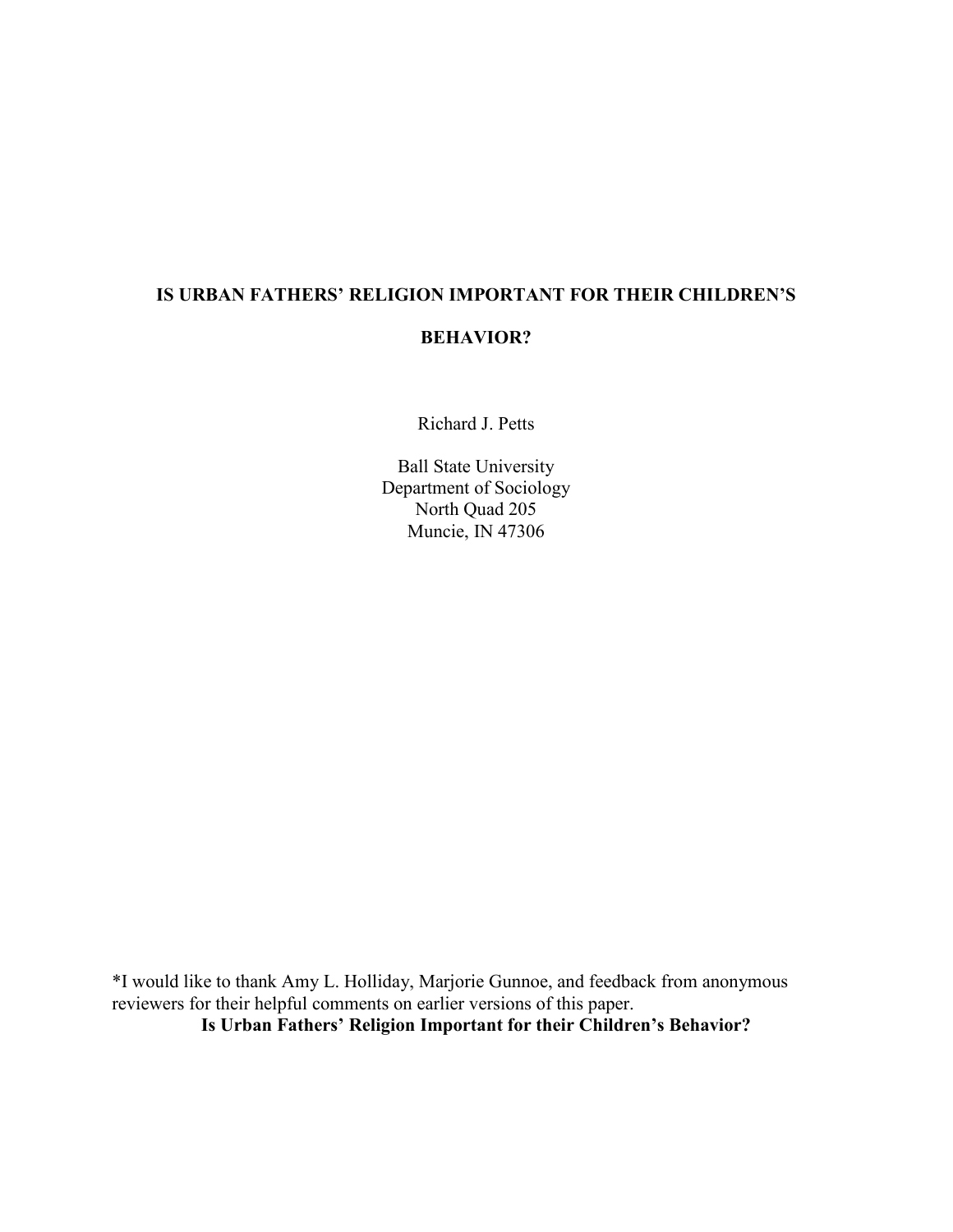# **ABSTRACT**

Previous research suggests that many men increase their religious involvement after the birth of a new child. Using data on low-income urban fathers from the Fragile Families and Child Wellbeing Study, this study extends this research by examining whether fathers maintain a higher rate of religious participation as children get older and how fathers' religiosity may influence children's behavior. Results suggest that although many urban fathers slightly increase their religious involvement after the birth of a child, most fathers attend religious services at a fairly consistent rate during the early years of their child's life. Although there is only limited evidence suggesting that fathers' religious involvement directly influences children's behavior, there is evidence that fathers' religiosity moderates the influence of other family characteristics on children; parental relationship quality and mothers' religiosity are associated with fewer problem behaviors among children when fathers believe that religion is important to family life. Results also suggest that having a Black Protestant father is associated with fewer externalizing problem behaviors among young children. Overall, this study suggests that religion may be a source of support that encourages urban fathers to be engaged in their family life and promote positive development among children.

Recent studies have increasingly focused on the role that fathers play in children's lives and reasons that may explain why fathers become more or less involved in family life. Studies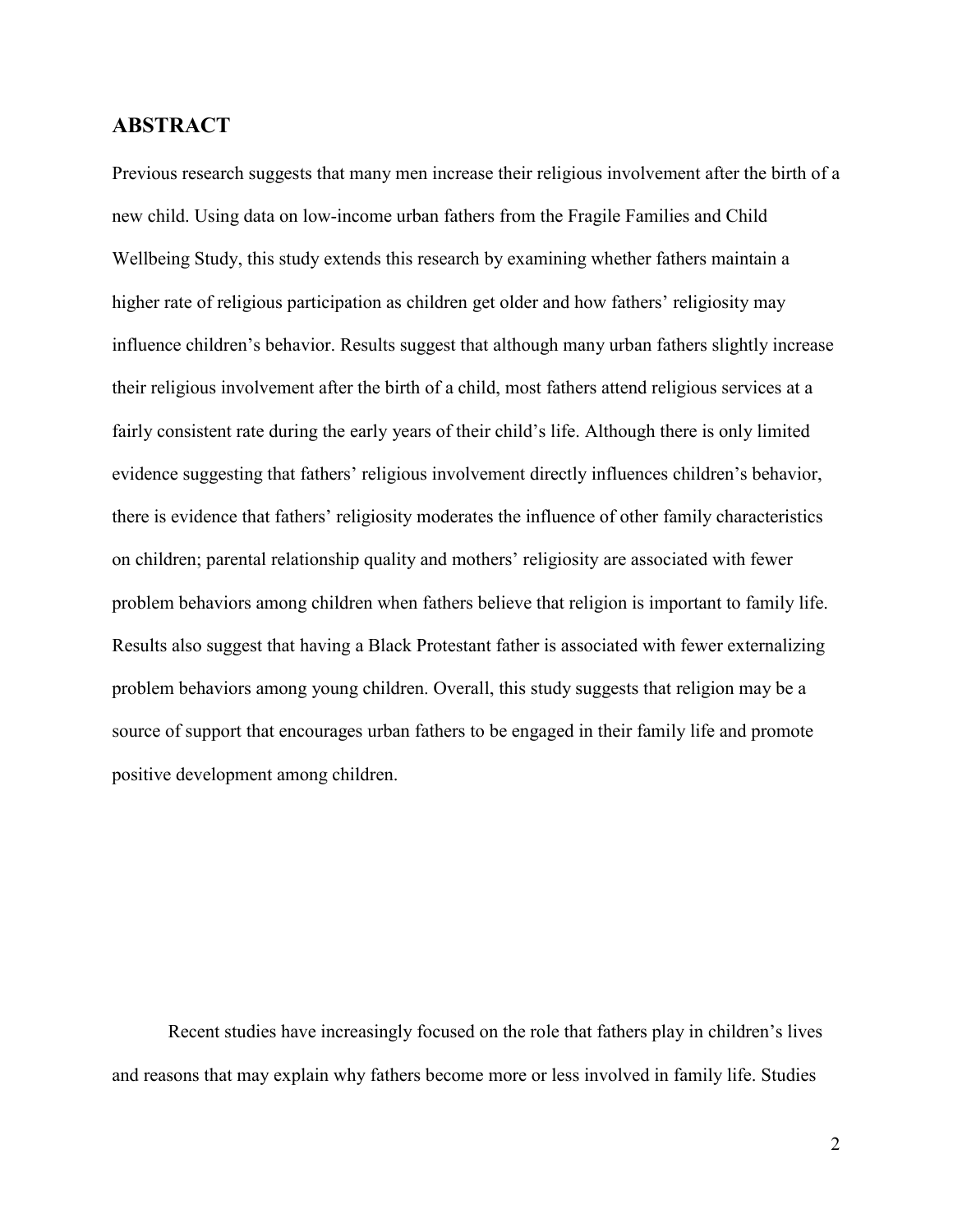have found that employment status, co-parenting relationship quality, and attitudes about parenting all influence the degree to which fathers are involved in their children's lives (Lamb 1997; Amato and Rivera 1999; Sobolewski and King 2005). Research also suggests that having an engaged father is beneficial to children; youth who reside and/or interact frequently with their birth father are more likely to experience fewer behavioral and psychological problems, increased educational attainment, and higher well-being (Lamb 1997; Amato and Gilbreth 1999; Amato and Rivera 1999; Pleck 2007; Sarkadi et al. 2007).

Within the fatherhood literature, there is evidence that religion may be one important factor that leads men to become more involved in their children's lives. Being actively involved in a religious community may be beneficial to fathers (and families in general) by providing opportunities for families to interact with one another, resources for building and maintaining healthy relationships, parenting guidance and support, and a moral community that helps to enhance one's feeling of connectedness with others (Alwin 1986; Abbott, Berry, and Meridith 1990; Wilcox 2004; Edgell 2006). Indeed, recent research suggests that men increase their religious involvement after the birth of a child (Petts 2007), and religious participation appears to strengthen co-parenting relationships and encourage fathers to be involved in their children's lives, both of which are beneficial to children's development (Call and Heaton 1997; Bartkowski and Xu 2000; King 2003; Mahoney et al. 2003; Wolfinger and Wilcox 2008).

Although studies have linked fathers' religiosity to positive outcomes for adolescents (Wilcox 2002; King 2003; Regnerus 2003; Smith and Denton 2005), little is known about how fathers' religious beliefs and practices may influence early child development. Two recent studies provide some evidence that parents' religiosity is associated with greater self-control, development of a moral conscience, and fewer externalizing and internalizing behavior problems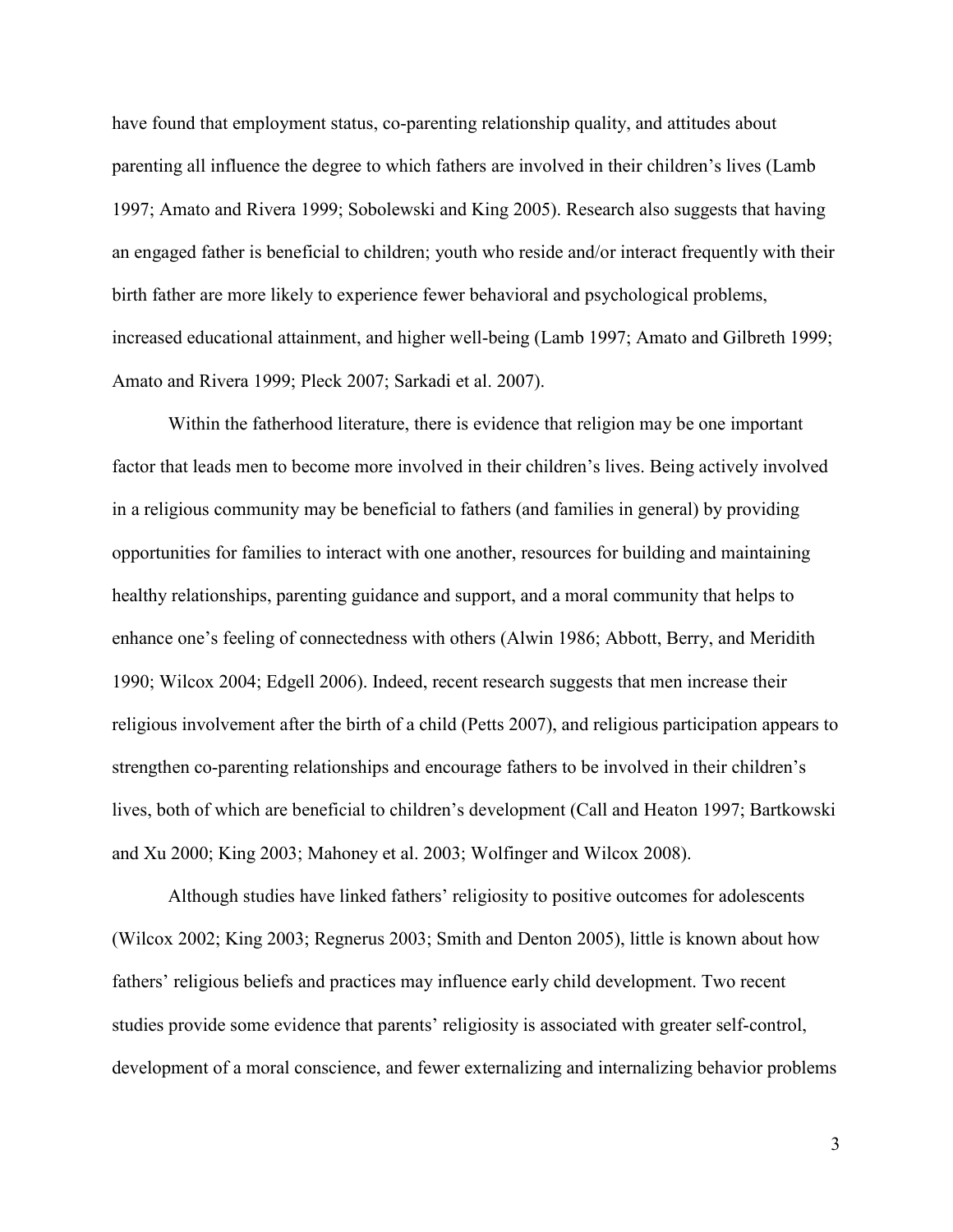(Bartkowski, Xu, and Levin 2008; Volling, Mahoney, and Rauer 2009). However, these studies are constrained by the use of small sample sizes and cross-sectional data.

The aim of this study is to use longitudinal data to provide a more comprehensive examination of the relationship between fathers' religiosity and early childhood outcomes. Specifically, this study focuses on three research questions. First, do fathers increase their religious involvement after the birth of a child and maintain a higher rate of religious participation as their children get older? Second, how do fathers' religious involvement, affiliation, and beliefs influence the behavior of their young children? Third, does fathers' religiosity moderate the relationships between paternal involvement, family structure, coparenting relationship quality, mothers' religiosity, and early childhood behavior? Paternal religiosity may directly influence children's behavior; religious fathers may have greater access to networks of social support and control than nonreligious fathers, perhaps making them better able to provide their children with the guidance they need to develop in positive ways. Alternatively, religion may influence children's development by enhancing other family characteristics; religious fathers may be more involved in their child's life, have stronger bonds with the child's mother, and be more likely to be married to the child's mother than nonreligious fathers, all of which may lead to positive outcomes for young children.

Four waves of data from the Fragile Families and Child Wellbeing Study are used for this study. These data are useful in that fathers were interviewed shortly after the birth of their child and then again when the child was one, three, and five years old, allowing for an analysis of how fathers' religious involvement may change over the first five years of their child's life, and also whether fathers' religiosity influences children's behavior at age 5. Furthermore, children who grow up in low-income urban families are at the highest risk for having little or no involvement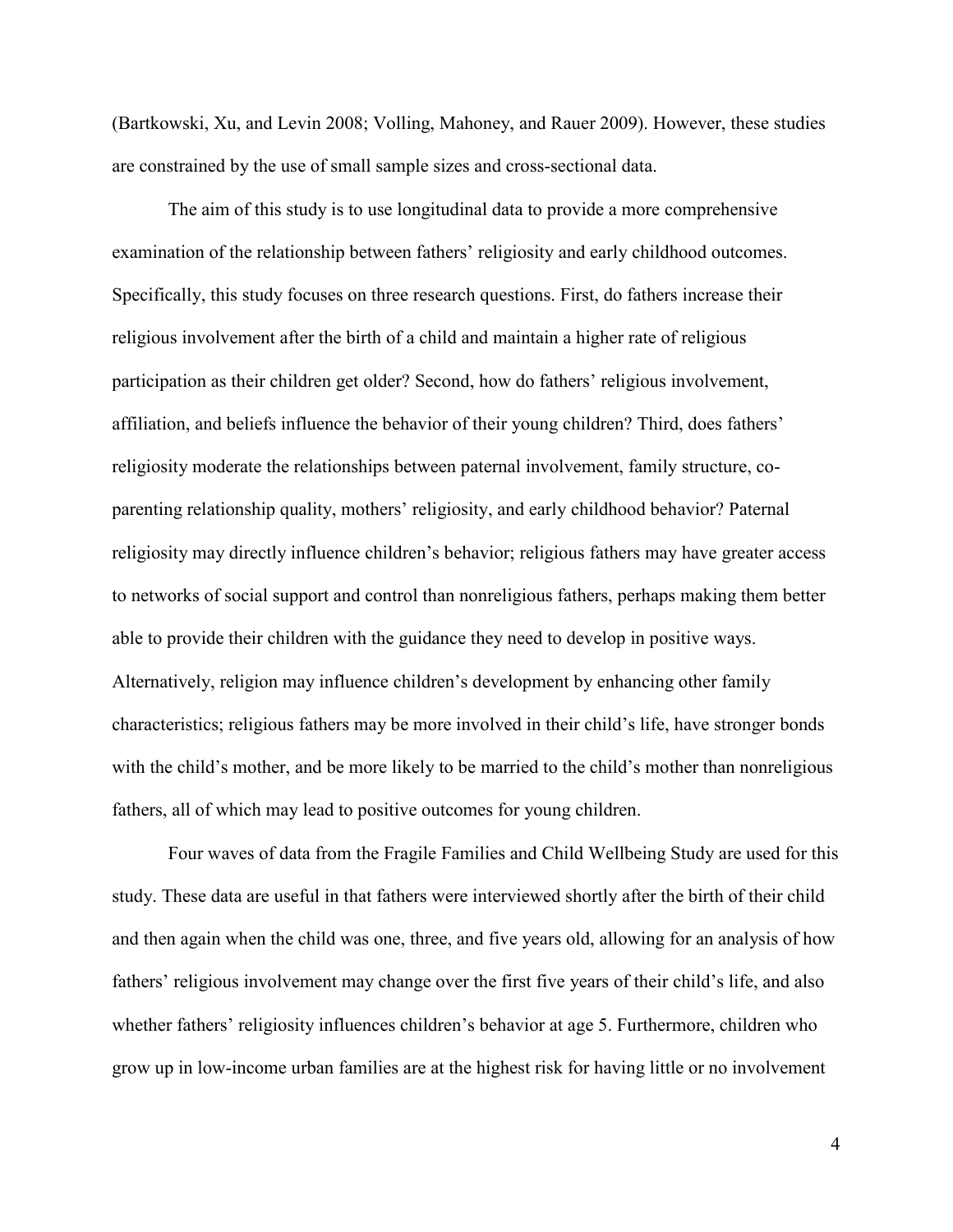with their fathers. By focusing on this population of fathers, this study explores whether religion may act as a resource that encourages urban fathers to be engaged in their family life.

# *Fathers' Religious Participation*

Having a child is an important milestone in life that often causes men to reevaluate their priorities and become more committed to their families (Snarey 1993; Marsiglio 1998; Wilcox 2002). As part of this transition, many men become more involved in religion to provide a sense of meaning and purpose for this life event (Eggebeen and Knoester 2001; Palkovitz 2002; Petts 2007). In addition, religious organizations often provide child-rearing and parenting guidelines, as well as resources and support networks to help parents (Alwin 1986; Ellison and Sherkat 1993; Ellison et al. 1996). Although guidelines may differ between religious denominations, most religions place a strong emphasis on family life and provide teachings and support for families (Wilcox, Chaves, and Franz 2004; Edgell 2006). Urban fathers may be especially likely to turn to religion as a resource due to the availability and low-cost support that religious organizations provide (Wolfinger and Wilcox 2008).

New fathers may also increase their involvement in a religious community so that their children can have the opportunity to participate in rituals such as baptisms (Wilcox 2004). Even men who were not religious prior to becoming a parent often feel a desire to expose their children to religious teachings (Abbott et al. 1990; Palkovitz 2002). Therefore, many fathers become more active in a religious community when they have a new child to benefit themselves as parents as well as their children.

### *Fathers' Religiosity and Child Behavior*

Religion may provide a number of benefits to men making the transition to parenthood, but fathers who increase their religious activity may do so, at least in part, to improve their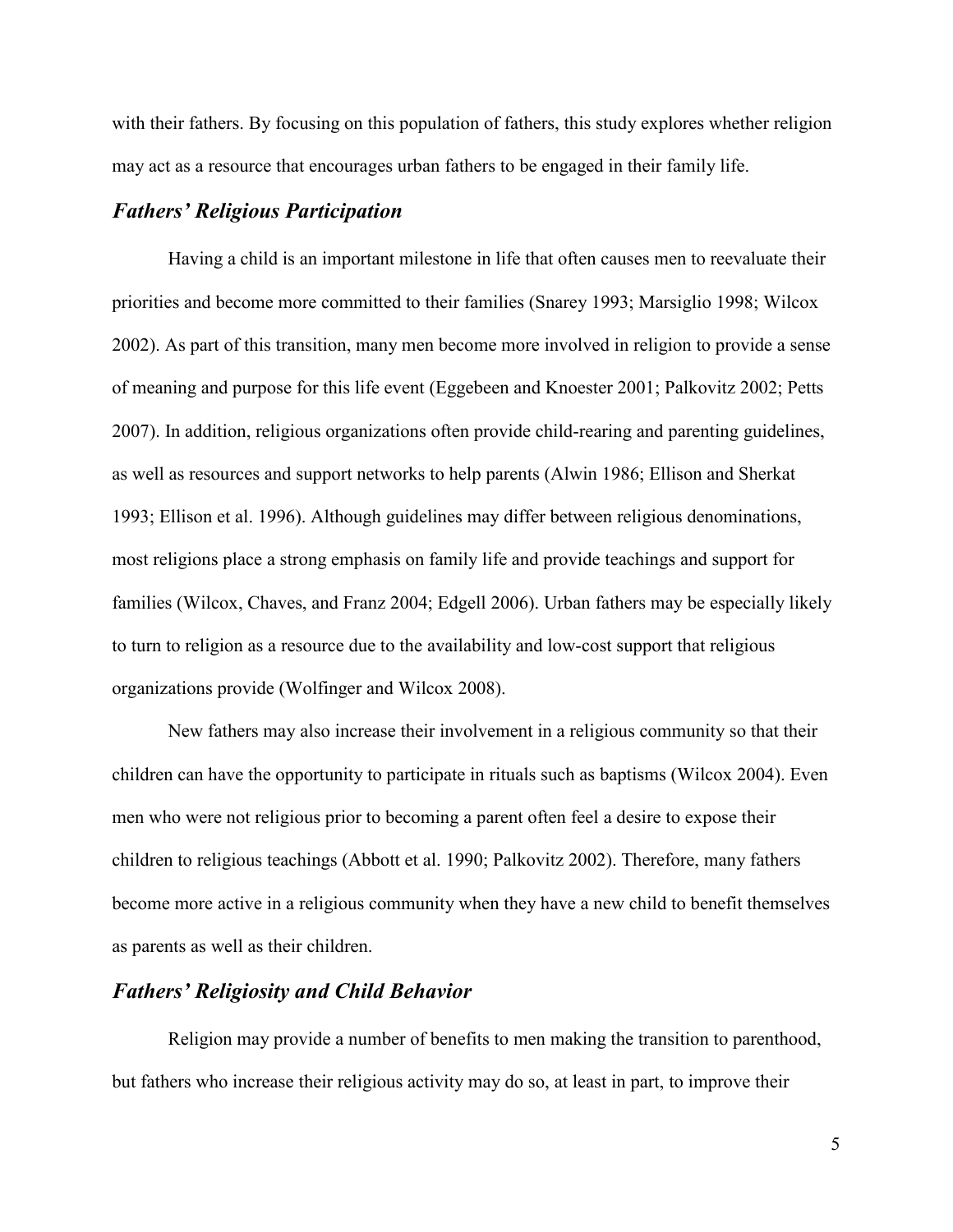child's well-being. However, research on the relationship between parental religiosity and young children's well-being is scarce; only three studies have focused specifically on whether parental religiosity influences early child development. Strayhorn, Weidman, and Larson (1990) find that parental religiosity is associated with positive parenting practices and parents' well-being, but unrelated to children's behavior. In contrast, Bartkowski et al. (2008) find that parental religious participation, religious homogamy, and family discussions about religion are positively associated with pro-social behavior for young children. Moreover, Volling et al. (2009) find that children are more likely to develop a moral conscience (feel empathy towards others, be apologetic, etc.) when parents believe that religion plays an important part in their parenting. Given the lack of research on parental religiosity and child development, it is important to examine whether (and what aspects of) parental religion, and specifically fathers' religiosity, may influence early childhood behavior.

Paternal religiosity may be beneficial to young children for a number of reasons. Involvement in a religious community may help men become better fathers. Religion provides individuals with social support and control as well as a set of teachings and guidelines for how to live one's life, providing men with a sense of connectedness (Ellison and Levin 1998). This social control may be especially beneficial for low-income urban fathers, as it may help to prevent them from engaging in risky behaviors. Religion may also provide men with a sense of purpose and in life and a framework for understanding life's difficulties, all of which may increase men's well-being and reduce stress (Ellison 1991; Ellison and Levin 1998). By being involved in a community that provides meaning in life and resources to cope with struggles, religious men may be more prepared for the challenges of parenthood and better equipped to promote positive development among their children than nonreligious fathers.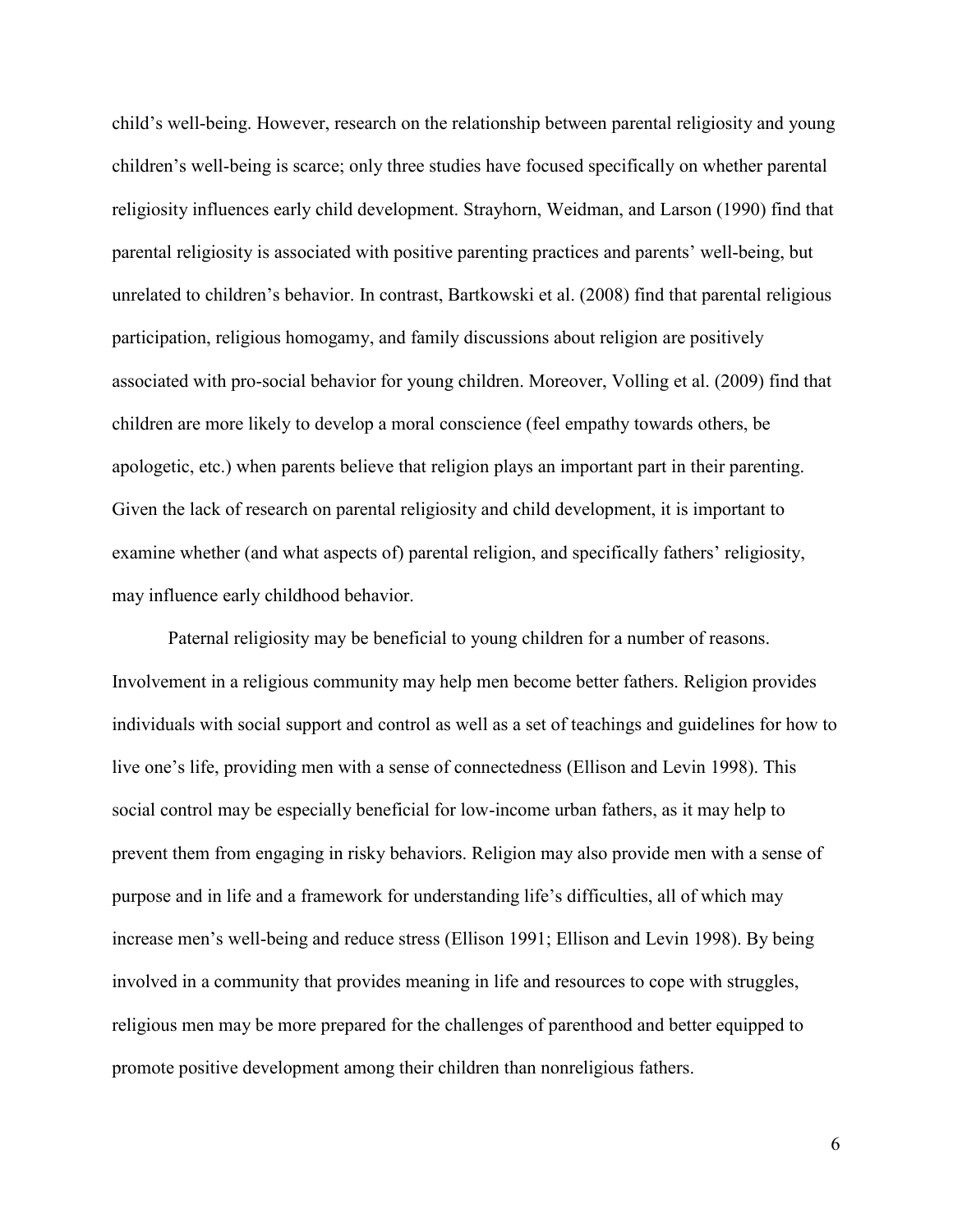Involvement in a religious community may also encourage men to be active and involved in their family life. Most religious institutions place a high level of importance on the family and promote strong family bonds (Bartkowski and Xu 2000; Wilcox 2002; King 2003; Edgell 2006). By adhering to religious messages about the value of family relationships, religious fathers may place a greater importance on family life, leading them to be engaged in their children's lives and less likely to abandon their family life (Dollahite 1998; Wilcox 2002; Palkovitz 2002). Furthermore, fathers who are religiously active are enmeshed in a social network that provides parenting support and guidance, encourages family interaction, and acts as an agent of social control, reinforcing parents' messages and promoting positive behavior among children (Abbott et al. 1990; Myers 1996; Pearce and Axinn 1998; Smith and Denton 2005; Edgell 2006). By being enmeshed within a moral community, placing greater meaning on family relationships, and being more committed to family life, religious fathers may be better equipped to provide children with the support and guidance needed to promote positive development than nonreligious fathers. Thus, I expect that *frequent religious participation and a high importance placed on religion among fathers will be associated with fewer behavior problems for young children.*

Although religious involvement may be beneficial to both fathers and children (Alwin 1986; Palkovitz 2002), these relationships may vary. For example, strict religious beliefs (e.g., religious texts should be followed literally) may not always be beneficial for children. Such beliefs may lead fathers to stress the importance of obedience and may increase the likelihood that fathers use corporal punishment to discipline their children (Ellison and Sherkat 1993; Ellison et al. 1996). This style of authoritarian parenting may reduce children's opportunities to develop their own sense of self-control and increase the likelihood of engaging in problem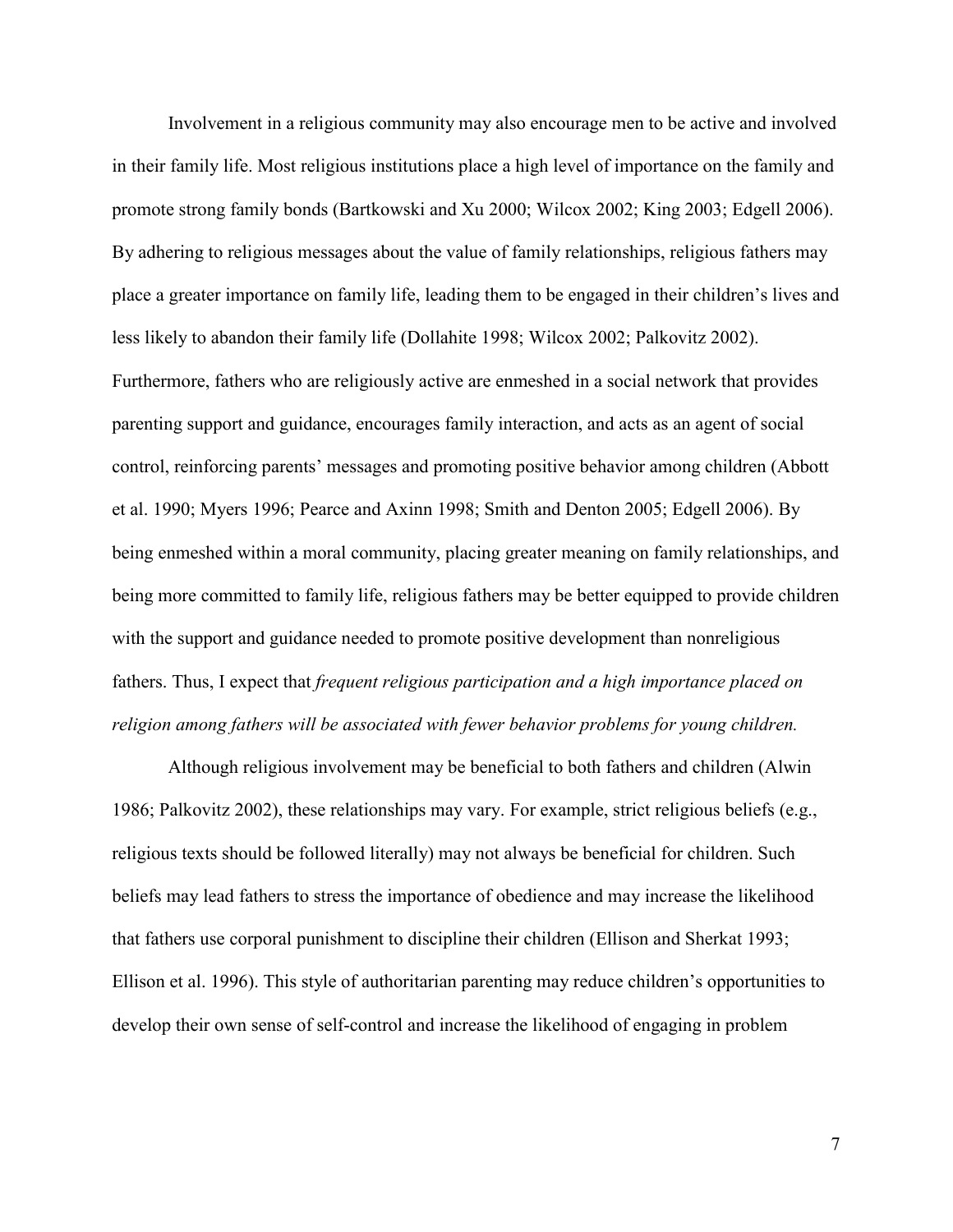behaviors (Baumrind 1991; Unnever et al. 2006). Thus, I expect that *strict religious beliefs among fathers will be associated with increased problem behavior among young children.*

The relationship between fathers' religiosity and children's well-being may also vary by religious denomination. Specifically, research suggests that Evangelical Protestants place a greater emphasis on involved parenting, child discipline, and traditional family structures than other religious groups (Wilcox 2002; 2004). Even though most religious traditions value family life, conservative theology places a particular emphasis on active fathering (Ellison et al. 1996; Bartkowski and Xu 2000; Wilcox 2004). As a result, Evangelical Protestant fathers are more likely to be warm and expressive towards their children and more likely to hug and praise their children than fathers of other religious denominations (Bartkowski and Xu 2000; Wilcox 2004). Although recent research suggests that unmarried Evangelical Protestant fathers are less involved in their children's lives than other unmarried fathers, no studies have explored how the frequency or quality of involvement among Evangelical Protestant fathers may influence early childhood behavior (Wildeman 2008). Thus, I hypothesize that *children reared by Evangelical Protestant fathers will experience the fewest behavior problems, whereas children reared by fathers with no religious affiliation will experience the most behavior problems.*

# *Moderating Relationships*

Young children may receive direct benefits from having a religiously active father, resulting in fewer behavior problems. However, it is also possible that fathers' religiosity may moderate the influence of paternal engagement with children, relationship quality with the birth mother, mothers' religiosity, and family structure on early childhood behavior. For example, religion may 'sanctify' relationships, leading religious fathers to place a greater significance on their relationship with their child than nonreligious fathers (Mahoney et al. 2003). By finding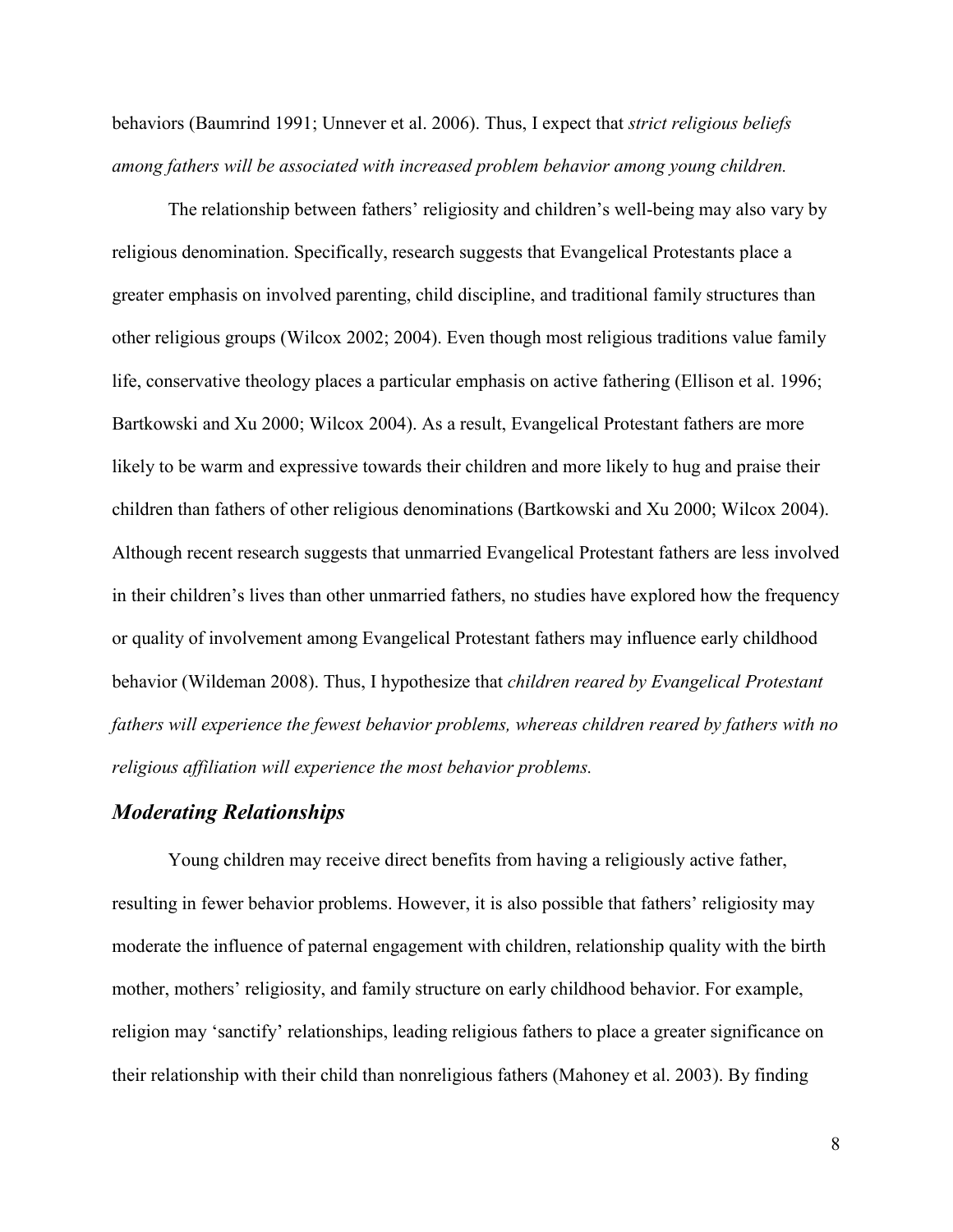greater meaning in parent-child relationships, religious fathers may be more likely to interact with children in positive ways. Indeed, research suggests that religiously active fathers report higher levels of involvement with young children, increased parental supervision, and greater relationship quality with children (Bartkowski and Xu 2000; Roggman, Boyce, Cook, and Cook 2002; Wilcox 2002; King 2003). Furthermore, positive paternal engagement is associated with fewer behavioral and psychological problems among children, higher educational attainment, and greater social capital (Lamb 1997; Amato and Rivera 1999; Pleck, 2007; Sarkadi et al. 2007). Thus, I expect that *frequent involvement by religious fathers may be more likely to deter problem behavior among children than frequent involvement by nonreligious fathers because there is greater meaning and significance placed on these interactions*.

Religion may also help to sanctify co-parental relationships, leading fathers to place more importance on their relationship with the birth mother (Mahoney et al. 2003). Parental relationship quality is important to consider because the frequency and quality of contact that fathers (especially nonresident fathers) have with children is often influenced by the effectiveness of the co-parenting relationship. Stronger co-parenting relationships, or relationships in which parents agree and support one another on how children should be reared, can lead fathers to become more active in their children's lives and consequently improve their children's well-being (McHale 1995; Sobolewski and King 2005; Schoppe-Sullivan et al. 2008). Fathers who are religious may be more likely to work together with the mother to develop effective child-rearing strategies than nonreligious fathers. Indeed, studies suggest that religious involvement is associated with lower relationship conflict and higher marital happiness and stability (Call and Heaton 1997; Curtis and Ellison 2002; Wolfinger and Wilcox 2008; Lichter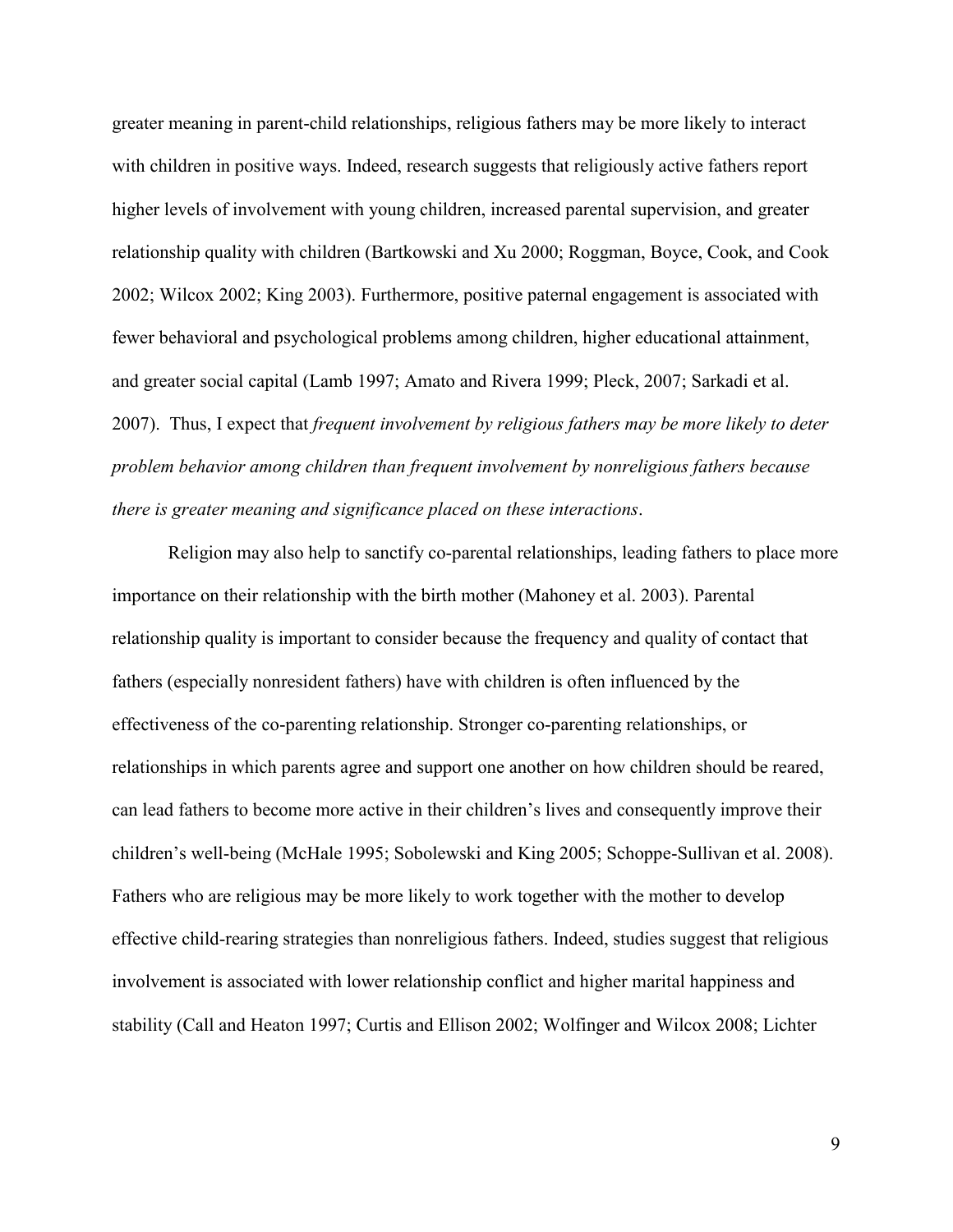and Carmalt 2009). Therefore, I expect that *parental relationship quality may be more likely to promote positive behavior among children when fathers are religious.*

Fathers' religiosity may also moderate the relationship between family structure and early childhood behavior. Young children are less likely to experience problem behaviors when residing with two parents, and also experience fewer problems when residing in a stable family structure throughout childhood (Cavanagh and Huston 2006). Fathers who are actively involved in a religious community are more likely to be resident, married fathers and less likely to divorce than nonreligious fathers (McCarthy 1979; Larson and Golz 1989). Furthermore, many religious traditions stress the importance of traditional values such as an opposition to premarital sex and a belief in the sanctity of marriage (Hunter 1983; Petersen and Donnenwerth 1997), both of which may increase the likelihood that religious fathers remain married to the birth mother and receive greater support from a religious community, as well as ensure that children grow up in a stable, intact family. Thus, I expect that *children residing with married fathers who are religious will display fewer problem behaviors than children residing with married fathers who are not religious. I also expect that children with nonresident religious fathers will display fewer problem behaviors than children with nonresident, nonreligious fathers as religion may encourage nonresident fathers to be involved in their children's lives.*

Young children may also benefit from residing in a household in which parents have similar beliefs. Children are more likely to internalize the values of their parents when their parents are providing a consistent message (Nelsen 1990). Furthermore, sharing religious beliefs may also reduce conflict between parents; religious institutions often provide resources to help individuals deal with conflict as well as encourage couples to compromise with one another (Ellison and Anderson 2001; Petts and Knoester 2007; Bartkowski et al. 2008). Religious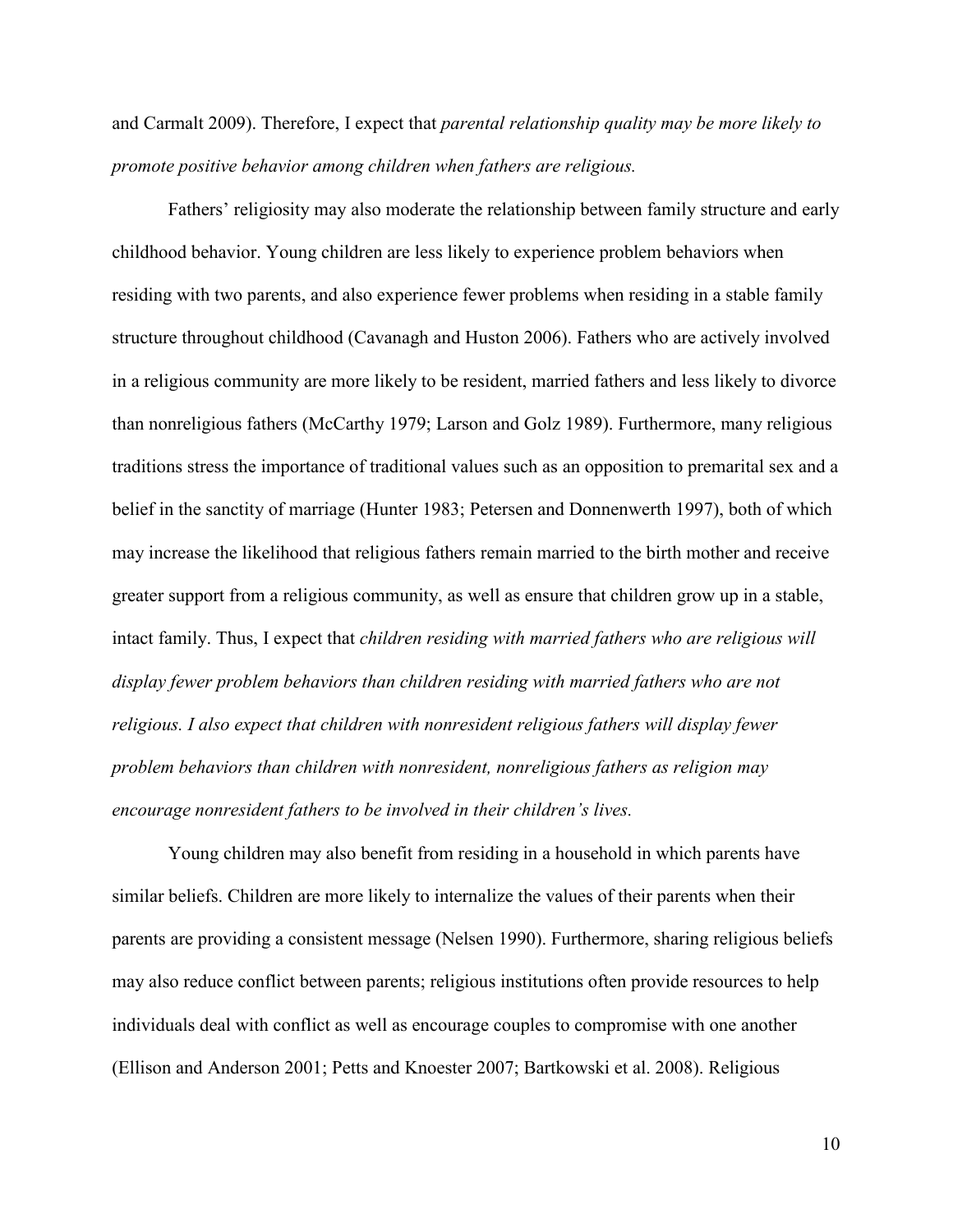homogamy between parents may also increase the likelihood that families are attending religious services together and receiving the social support and control that religion provides (Abbott et al. 1990). As a result, fathers' religiosity may be more likely to promote positive development among young children when mothers are also religiously active. In contrast, religious differences between parents may have negative consequences for young children; religious heterogamy is associated with increased marital conflict (Curtis and Ellison 2002; Petts and Knoester 2007; Bartkowski et al. 2008). Such conflict is associated with greater family stress and an increased risk of relationship dissolution, both of which may increase the likelihood that children display problem behaviors (Grych and Fincham 1990; Lehrer and Chiswick 1993). Thus, I expect that *fathers' religiosity will be more likely to reduce problem behaviors among young children when mothers are also religious.*

# **DATA AND METHODS**

### *Sample*

Data from four waves of the Fragile Families and Child Wellbeing Study (FFCW) are used in this study. This is a longitudinal, birth cohort study that follows 4,898 children born between 1998 and 2000. The FFCW is an urban study that is representative of all non-marital births in cities with populations of over 200,000, but there are also a sizeable number of married parents included in the study (22% of the couples are married at the baseline survey). Both parents were interviewed at the hospital shortly after the child's birth and then again for followup interviews approximately one, three, and five years after the child's birth. In addition, a subset of families participated in an interview at the three- and five-year follow-up that focused on the child's health, behavior, and well-being. Specifically, 4,798 mothers and 3,830 fathers in 20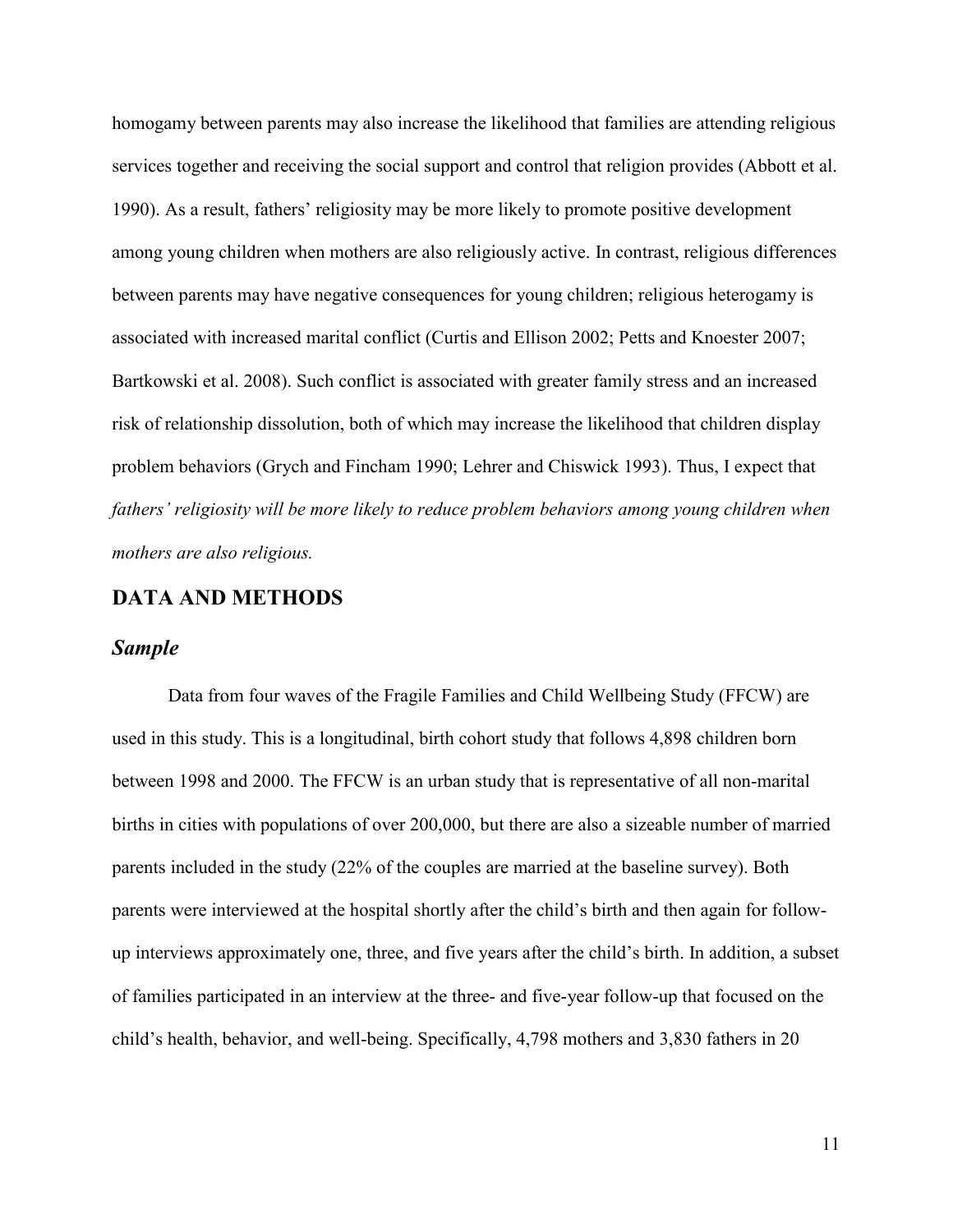cities were interviewed for the baseline survey, and retention rates for each of the follow-up interviews are over 80% (Reichman, Teitler, Garfinkel, and McLanahan 2001).

This study focuses on 1,503 families consisting of fathers who were interviewed at each wave and families in which the five-year child survey was completed. Of the 3,830 families in which fathers were interviewed at the time of their child's birth, 1,541 were excluded because fathers were not interviewed in each of the follow-up waves. An additional 633 were excluded because the 60-month child survey was not completed. Also, 81 families who were not part of the 18-city sub-sample were excluded because they were not asked all of the questions of interest for this study, and 72 families were dropped because fathers did not report their religious participation at each wave. Although these data are not generalizable to all families, the longitudinal nature of the data, the breadth of questions on early childhood behavior, and the variety of religious and relationship indicators make these data well-suited for an exploration of whether and how urban fathers' religiosity may influence early childhood behavior.

#### *Dependent Variables*

 The two dependent variables used in this study are each taken from the Five-Year In-Home Longitudinal Study of Pre-School Aged Children. Children's behavior was measured using indicators from both the Child Behavior Checklist (Achenbach and Rescorla 2000) and the Adaptive Social Behavior Inventory (Hogan, Scott, and Bauer 1992). For each indicator, mothers report the extent to which the statement is true of the child's behavior (ranging from 0 = *not true*  to 2 = *very true or often true*).

 Externalizing Problem Behavior. Externalizing problem behavior is taken from mothers' responses to the aggressive and delinquency scales included in the survey ( $\alpha = .86$ ). The aggressive scale consists of 20 items about whether the child boasts, bullies others, destroys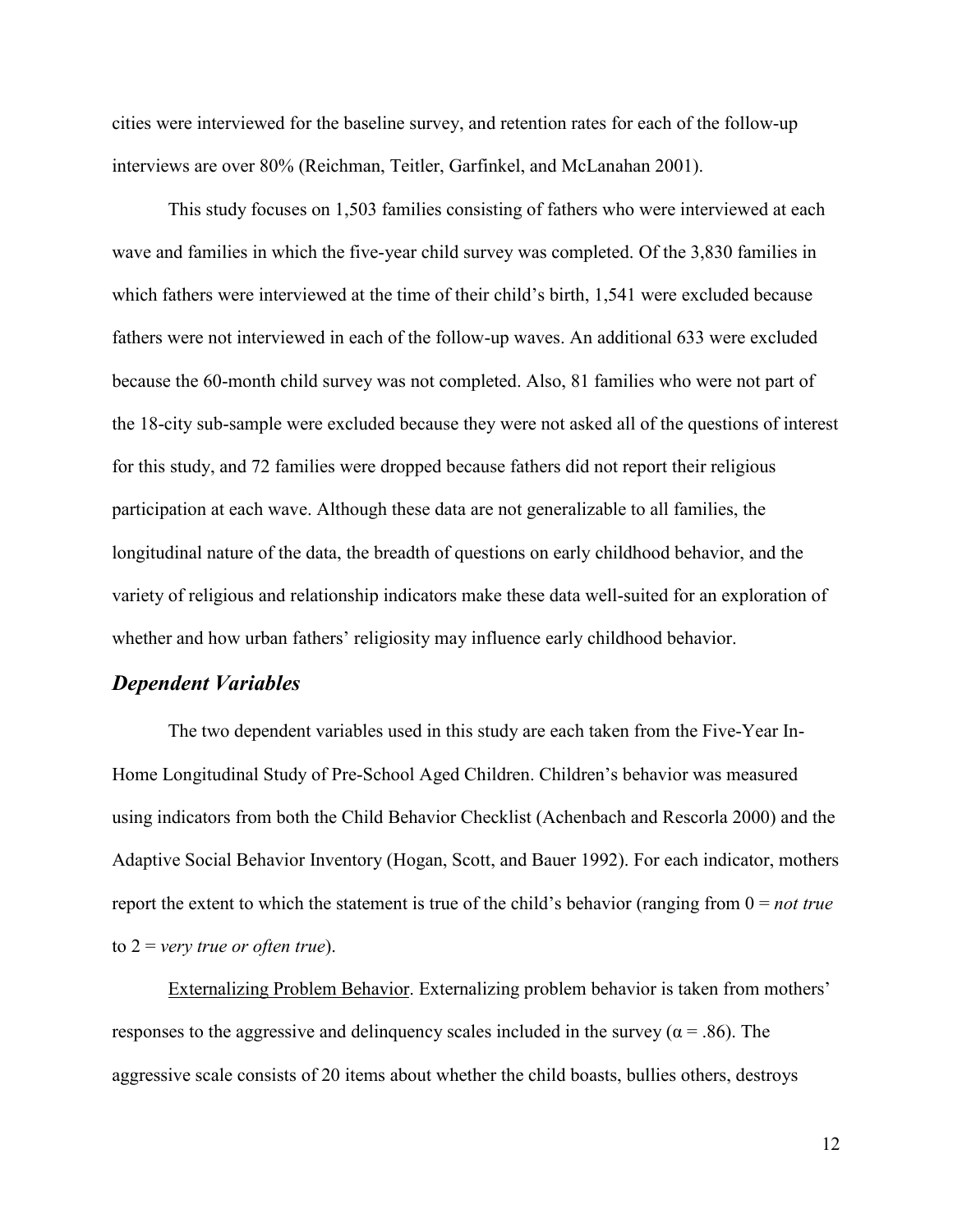things, threatens people, gets into fights, demands a lot of attention, and is unusually loud. The delinquency scale consists of 10 items that assess whether the child hangs around with others who get into trouble, sets fire, steals, swears, vandalizes, runs away from home, and cheats or lies. Responses to these 30 items are summed.<sup>1</sup>

 Internalizing Problem Behavior. Internalizing problem behavior is taken from mothers' responses to the withdrawn and anxious/depressed scales included in the survey ( $\alpha = .75$ ). The withdrawn scale consists of 9 items that assess whether the child would rather be alone, refuses to talk, is secretive, is shy, sulks, is unhappy, is withdrawn, and stares blankly. The anxious/depressed scale consists of 14 items about whether the child complains of loneliness, cries a lot, feels inferior, feels guilty, worries, feels no one loves him/her, is nervous, and is suspicious. Responses to these 23 items are summed. $2^2$ 

# *Independent Variables*

Religious Participation. How often fathers attend religious services is coded as a scale with the following values:  $0 = never$ ;  $1 = hardly$  *ever*;  $2 = several$  *times a year*;  $3 = several$  *times a month*; 4 = *once a week or more*. The indicator of religious participation is taken from each of the four survey waves in order to assess changes in religious participation over time.

Religious Affiliation. Religious denominations are sorted into categories using the classification scheme created by Steensland et al. (2000), resulting in seven dummy variables: no religious affiliation (reference category), Evangelical Protestant, Black Protestant, Mainline Protestant, Catholic, other Christian affiliation, and non-Christian. Each of these variables is taken from fathers' responses at the third wave of data collection. In addition, a dummy variable is included to indicate whether fathers experienced a change in religious affiliation between the baseline survey and the three-year follow-up.<sup>3</sup>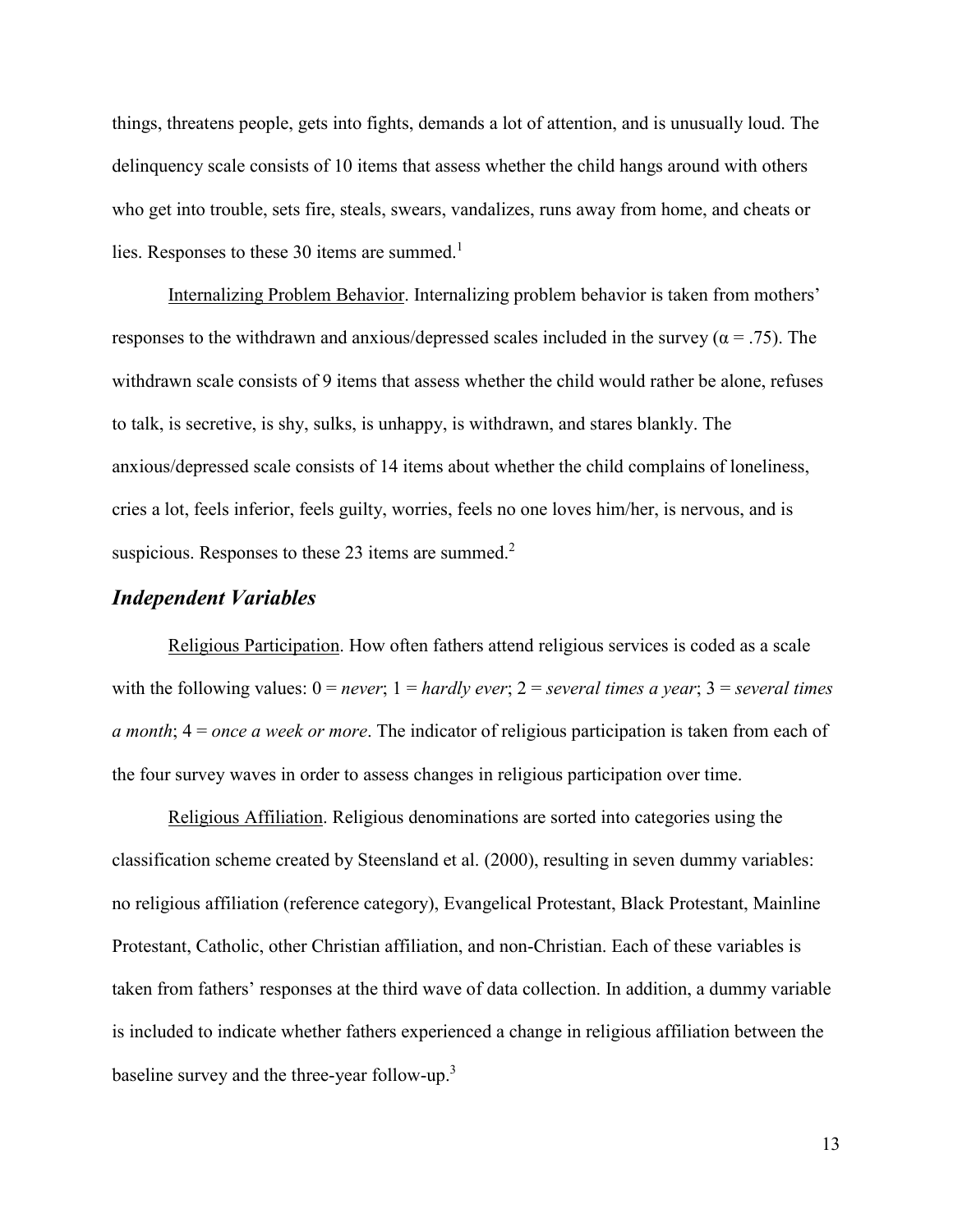Religious Attitudes. Two variables are taken from the three-year follow-up survey to indicate fathers' religious attitudes. First, religious salience indicates whether fathers use their religious faith as a guide for the way they treat their family. Responses range from 0 = *strongly disagree* to 3 = *strongly agree*. Second, a variable is included to assess theological orthodoxy. Fathers were asked the degree to which they agreed with a belief that is important to their religious denomination (responses range from 0 = *strongly disagree to* 3 = *strongly agree*). Protestants were asked whether they believed that the Bible is the inspired word of God and should be read literally. Catholics were asked whether they believed that the Eucharist is the real body and blood of Jesus Christ. Muslims were asked whether they believed that the Koran is the inspired word of God and should be read literally. Finally, Jewish fathers were asked whether keeping kosher is an important part of being Jewish.

#### *Moderating Variables*

Father Involvement. Father involvement is indicated by the number of days per week that fathers spent participating in eight activities (sing songs or nursery rhymes, hug or show physical affection, tell child that you love him/her, let child help with simple chores, play imaginary games, read stories, tell stories, and play inside with toys with child) with the child at the threeyear follow up ( $\alpha$  = .83). Responses ranged from 0 to 7 days a week, and the mean for the eight activities is used as the scale score.

Parents' Relationship Quality. Relationship quality is indicated by six statements taken from both mothers' and fathers' reports about the other parent (i.e., mothers reported about fathers and fathers reported about mothers). All statements are taken from the three-year followup survey  $(0 = never to 2 = often)$ : (a) he/she is fair and willing to compromise, (b) he/she expresses affection or love for you, (c) he/she insults or criticizes you or your ideas (reverse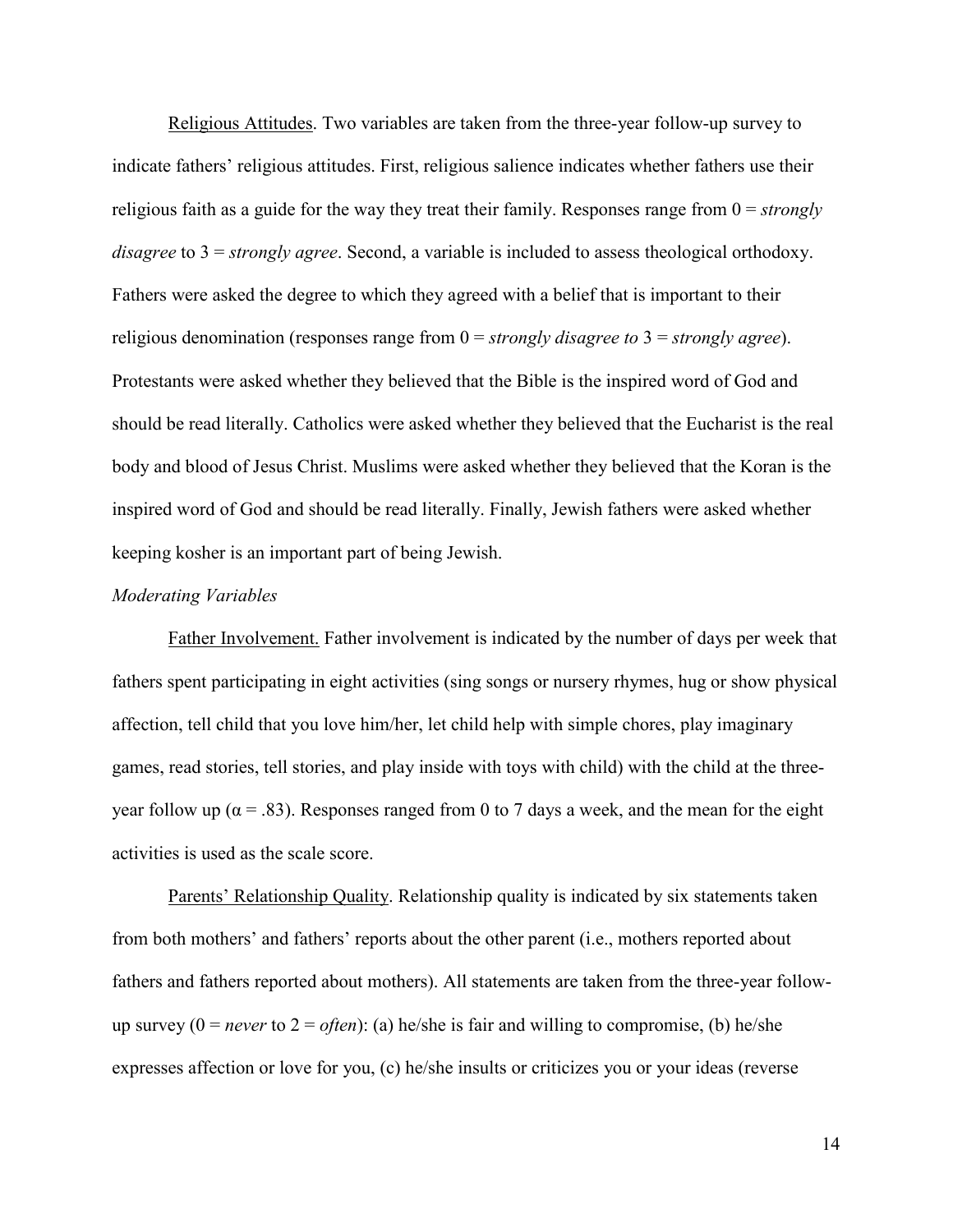coded), (d) he/she helps you do things important to you, and (e) he/she listens to you when you needed someone to talk to, and (f) he/she understands your hurts and joys. The mean of each response is taken from both mothers' ( $\alpha$  = .86) and fathers' ( $\alpha$  = .82) reports, and the mean score of both parents' reports is used as the indicator of relationship quality.

Family Structure. Family structure is indicated by whether the father is married to the birth mother, cohabiting with the birth mother, or is a nonresident, unmarried father (reference group). A number of variables are also included to indicate transitions both in and out of these family structures between the baseline survey and the three-year follow-up survey.<sup>4</sup>

Mother's Religious Participation. This variable uses the same scale as fathers' religious participation, and the mean value from the first three waves is used to indicate mother's religious participation.

# *Control Variables*

A number of variables that may alter the relationship between fathers' religiosity and early childhood behavior are also included as controls. Fathers' age is measured in years, and is taken from the three-year follow-up. A dummy variable is included to indicate the gender of the child (1 = *male)*. Four dummy variables are used to indicate fathers' race: White (reference group), Black, Latino, and other racial group. Father's educational attainment indicates the highest level of education that the father has received by the third wave of interviews, and is categorized as (a) less than high school (reference group), (b) high school diploma, (c) some college,<sup>5</sup> and (d) four-year college graduate. Household income measures the amount of income within the household that the children resides at the three-year follow-up interview, and responses range from 0 = *No income* to 5 = *\$40,000 or more.* Fathers' reports of household income are used when the father resides with the child, and mothers' reports are used when the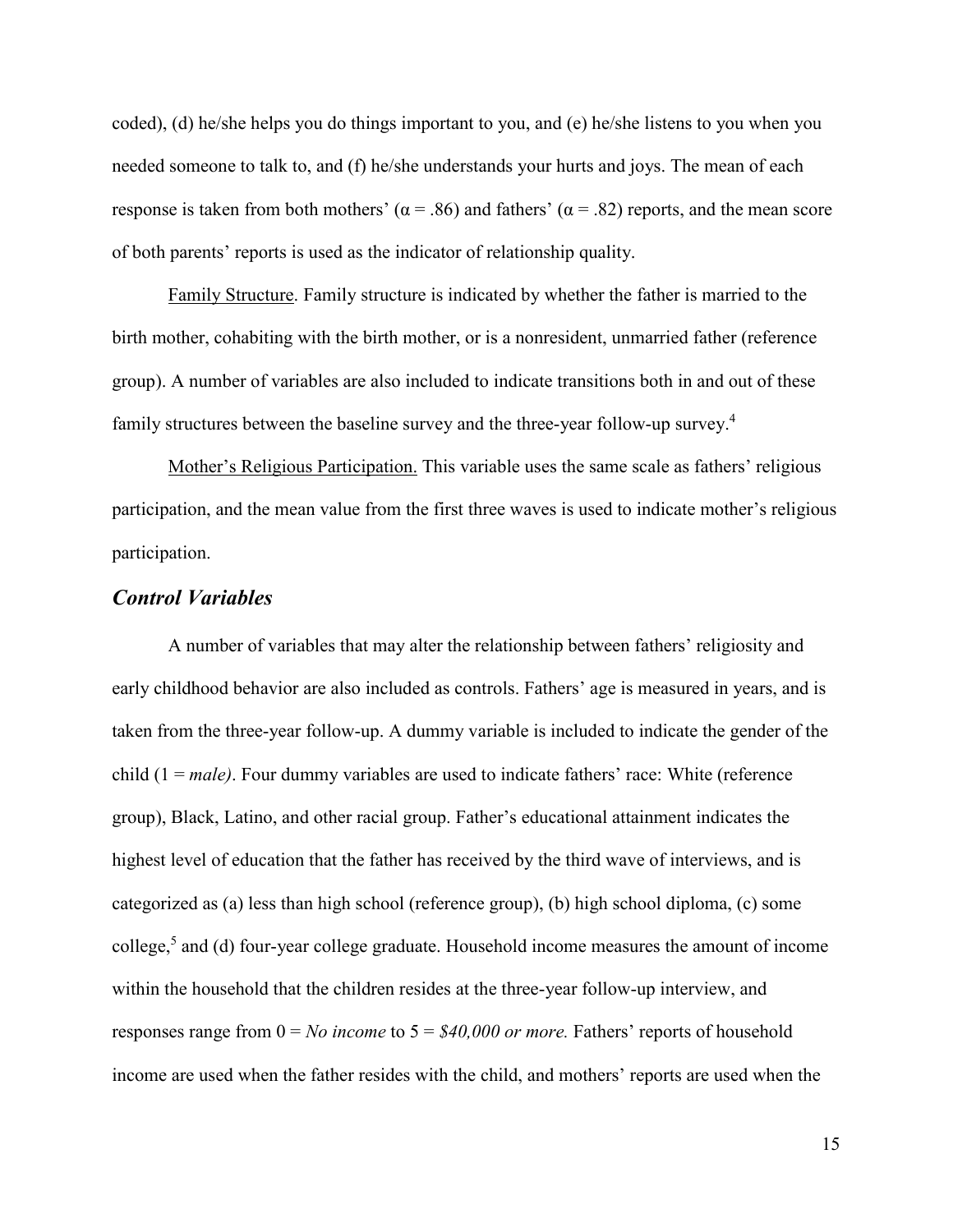child has a nonresident father or when the resident father does not report household income. Controls are also included for the number of hours fathers work per week, whether the focal child is the father's first child  $(1 = \nu \varepsilon s)$ , and the number of additional children that the father reported at the three-year follow-up.

# *Analytic Strategy*

A number of steps are taken to assess whether urban fathers maintain a higher level of religious participation five years after the birth of a child, and also whether father's religiosity is associated with early childhood behavior. First, group-based trajectory modeling is used to obtain estimates of fathers' religious participation over the first five years of their child's life. This method is a type of finite mixture modeling that uses maximum likelihood techniques to estimate each group's trajectory and the proportion of the sample assigned to each trajectory group (Nagin 1999; Jones, Nagin, and Roeder 2001; Nagin 2005). That is, all available data is used to identify common patterns of religious participation over time (e.g., fathers who consistently attend religious services, fathers who attend weekly when their child is born but then decrease over time, etc.) and the percentage of the sample that follows each trajectory. This method also assigns each individual a probability of following each identified trajectory (based on his specific responses) to identify the most accurate trajectory for each individual (Nagin 2005). For example, Respondent A reports attending services weekly at three time points and monthly at one time point. If the group-based trajectory model identifies three trajectories – never attending, moderate attendance, and frequent attendance – Respondent A may be assigned the following probabilities: 0, .10, and .90. This would indicate that he would be identified as a frequent attender, as there is only a small probability that he follows a trajectory of moderate attendance and no chance that he never attends religious services.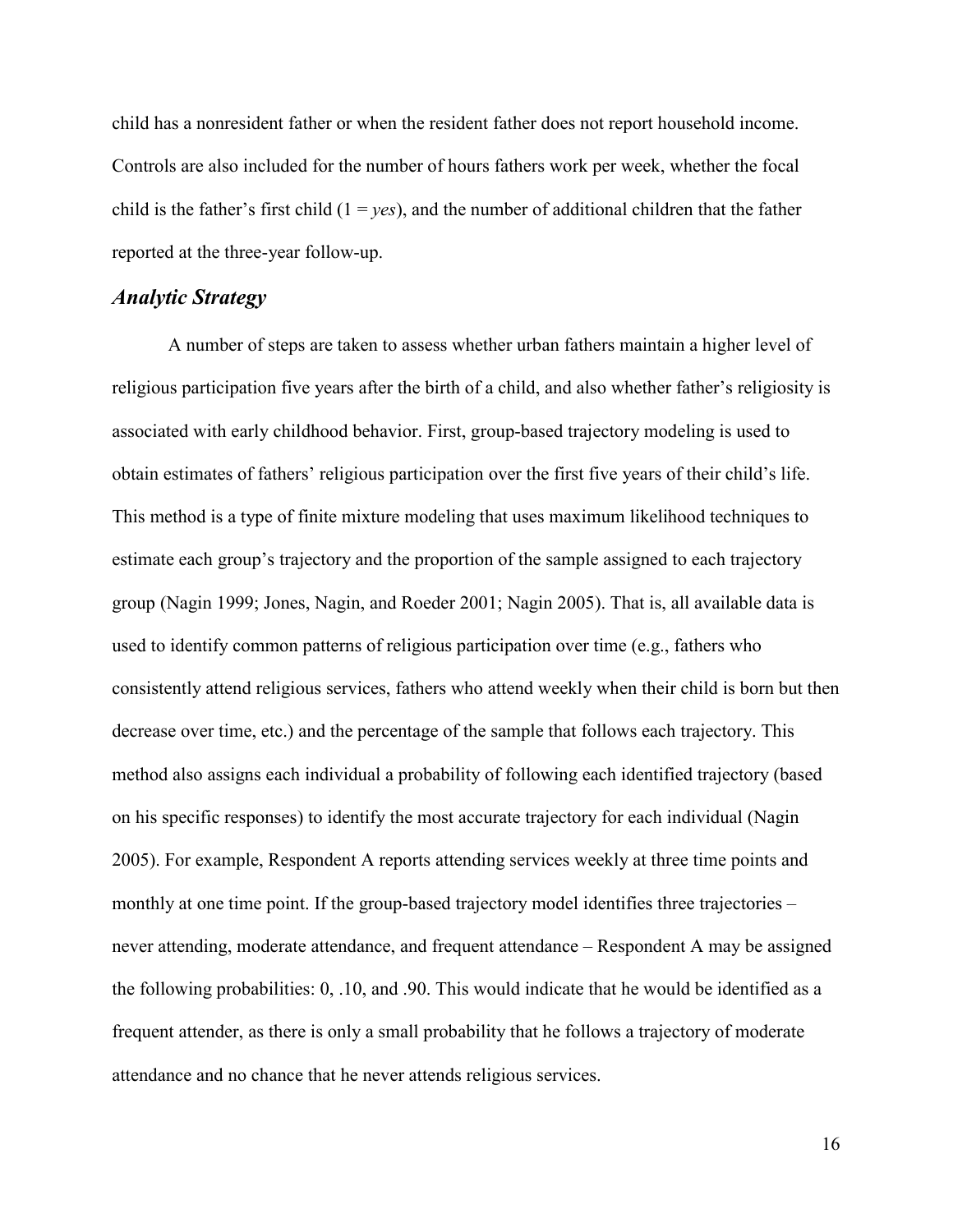This methodology is useful for this study because it is able to uncover longitudinal patterns of religious participation without forcing the researcher to make arbitrary group cutoffs. Although these trajectories are only approximations, they are helpful in illustrating the different patterns of religious participation that urban fathers may experience in the years following a child's birth.

Because the measure of religious participation is a scale ranging from 0 to 4, a censored normal model is used to estimate the trajectories. A censored normal model assumes that the dependent variable is normally distributed, but also accounts for clustering that may exist at the maximum and minimum values of the scale. This model is appropriate for this study because the measure of religious participation is slightly skewed (approximately one-third of fathers report attending services weekly at the three- and five-year follow-up interviews). The basic model estimating each trajectory specifies the link between interview year and religious participation as a polynomial function:

$$
y_{it}^j = \beta_0^j + \beta_1^j Y E A R_{it} + \beta_2^j Y E A R_{it}^2 + \beta_3^j Y E A R_{it}^3 + \varepsilon_{it}.
$$

In this model, *y* is the predicted rate of religious participation for person *i* in trajectory group *j* at time *t*,  $\beta_0$ ,  $\beta_1$ ,  $\beta_2$ , and  $\beta_3$  are parameters that determine the shape of each trajectory, and  $\varepsilon$  is an error term for each group. Because a unique set of parameters are used to estimate each trajectory, the shapes of the trajectories can vary by group (Nagin 2005). A procedure in SAS (PROC TRAJ) is used to estimate trajectories of religious participation (Jones et al. 2001). Once the trajectory estimates are obtained, these estimates are used as the indicators of fathers' religious participation in the second part of the analysis.

For the second part of the study, Ordinary Least Squares (OLS) regression models are used. For each child outcome, variables are entered into stepwise models. First, I include all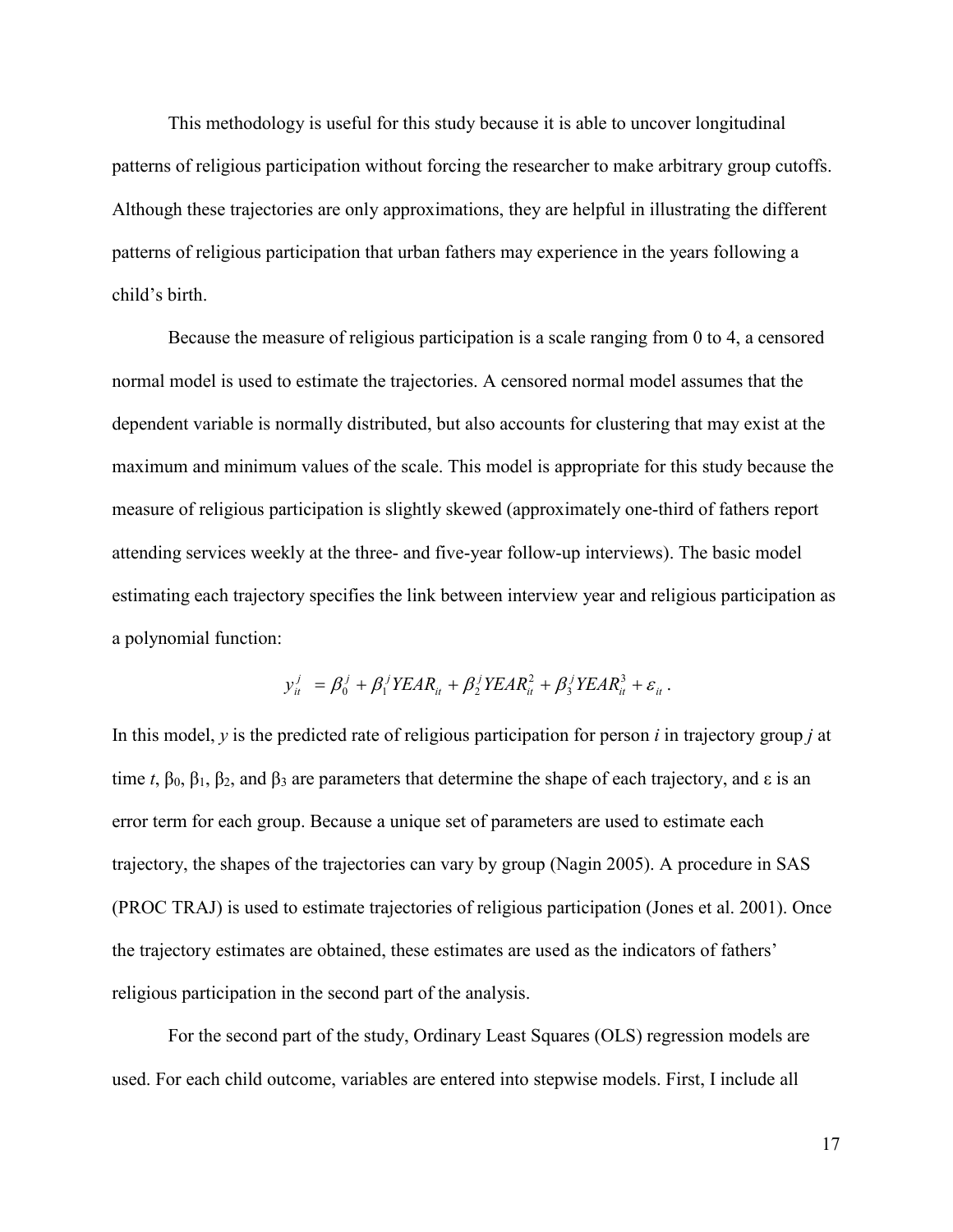measures of fathers' religiosity. The second model adds moderating and control variables. Finally, I test for interaction effects between fathers' religiosity and the moderating variables. Each interaction term is entered into the model separately, and a third model is presented that includes any interaction effects that are statistically significant.

#### *Missing Data*

Most variables have few, if any, missing values.<sup>6</sup> To preserve sample size, multiple imputation is used to account for missing data. Specifically, the *ice* and *micombine* commands in STATA are used for the analyses (Royston 2005).

# **RESULTS**

In order to obtain the correct model for group-based trajectory analysis, the researcher must specify the number of groups and the order of the trajectory (linear, quadratic, etc.) prior to estimating the models (Nagin 2005). BIC (Bayesian Information Criterion) statistics are used as the primary formal test to determine the optimal number of groups, but model parameters and researcher judgment are also helpful in specifying the correct form of each trajectory. The goal is to use a combination of researcher judgment and diagnostic statistical tests to determine a bestfitting model that conveys all of the substantive features of the data while remaining parsimonious (Nagin 2005).

Using BIC statistics and model parameters as a guide, a five-group model emerged as the best-fitting model; two of the groups follow quadratic trajectories, one group follows a linear trajectory, and two groups attend religious services at a constant rate.<sup>7</sup>

---------- Insert Figure 1 About Here ----------

Trajectories from the five-group model are presented in Figure 1. Consistent with previous research, most fathers experience at least a slight increase in religious involvement after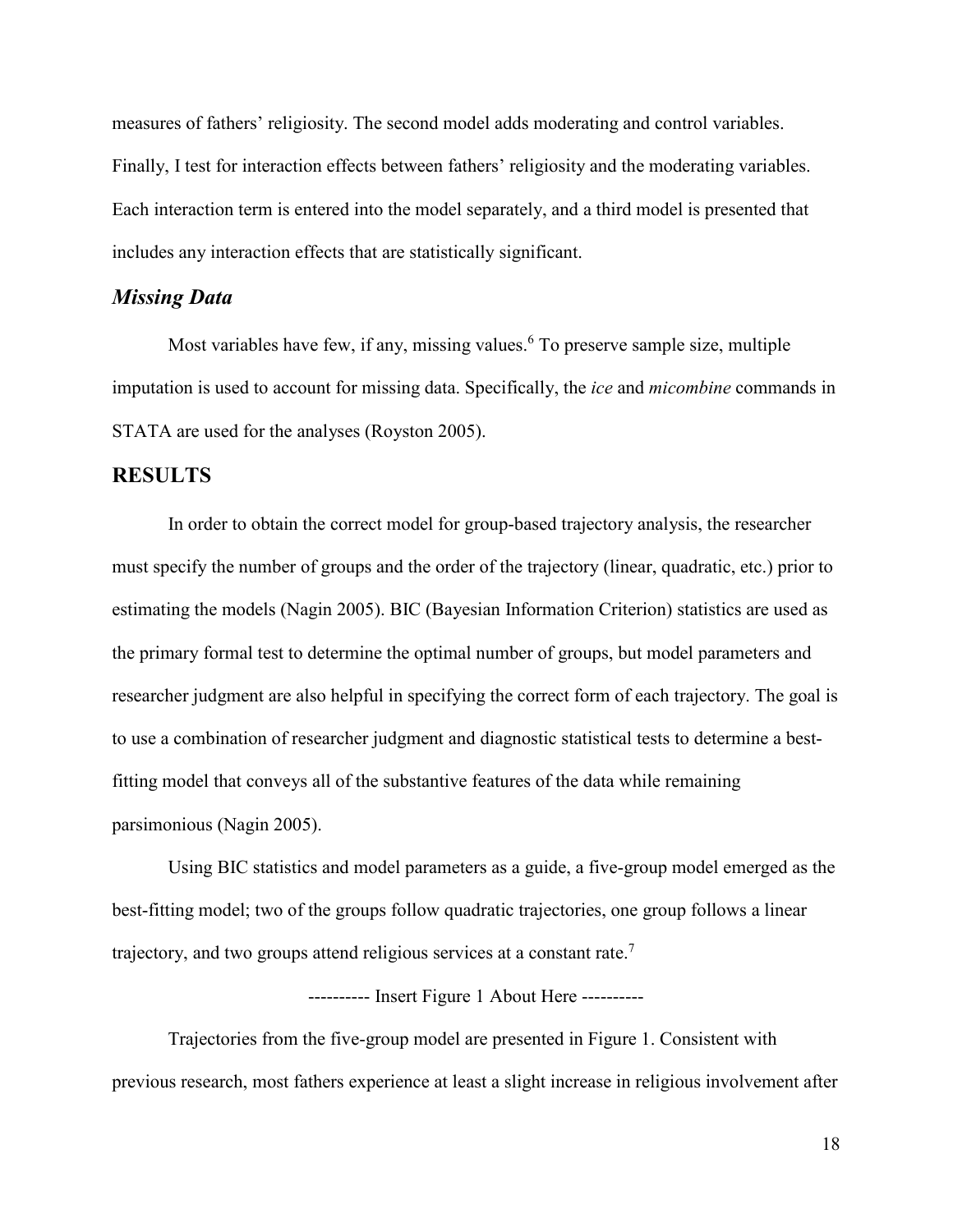the birth of a child (Petts, 2007). However, only one group of fathers significantly increase their religious participation; 15% of fathers (increasing attenders) increase their religious participation from several times a year to several times a month in the year following their child's birth. These fathers continue to attend religious services more frequently over time, and attend religious services at least once a week by the five-year follow-up interview.

Results in Figure 1 also show that two groups of fathers experience slight changes in religious participation from year to year, but generally attend religious services at approximately the same rate during the first five years of their child's life. Specifically, the majority of fathers in this sample (51%) are classified as infrequent attenders, as they attend religious services several times a year or less throughout the early years of their child's life. In addition, 9% of fathers (monthly attenders) attend religious services at least a few times a month throughout the first few years of their child's life.

Finally, two groups of fathers maintain a constant rate of religious involvement during their child's early life; 11% of fathers attend religious services weekly, and 14% of fathers never attend religious services. Overall, results in Figure 1 suggest that although many urban fathers experience a slight increase in religious participation after the birth of a child, most fathers attend religious services at a fairly consistent rate throughout the first few years of their child's life.<sup>8</sup> The next stage of analysis examines whether these patterns of fathers' religious participation are associated with children's behavior.

#### ---------- Insert Table 1 About Here ----------

Table 1 includes mean values within each trajectory group for all variables used in the analysis. These results provide some insight into the differences between fathers following unique patterns of religious involvement. On average, weekly attenders report higher levels of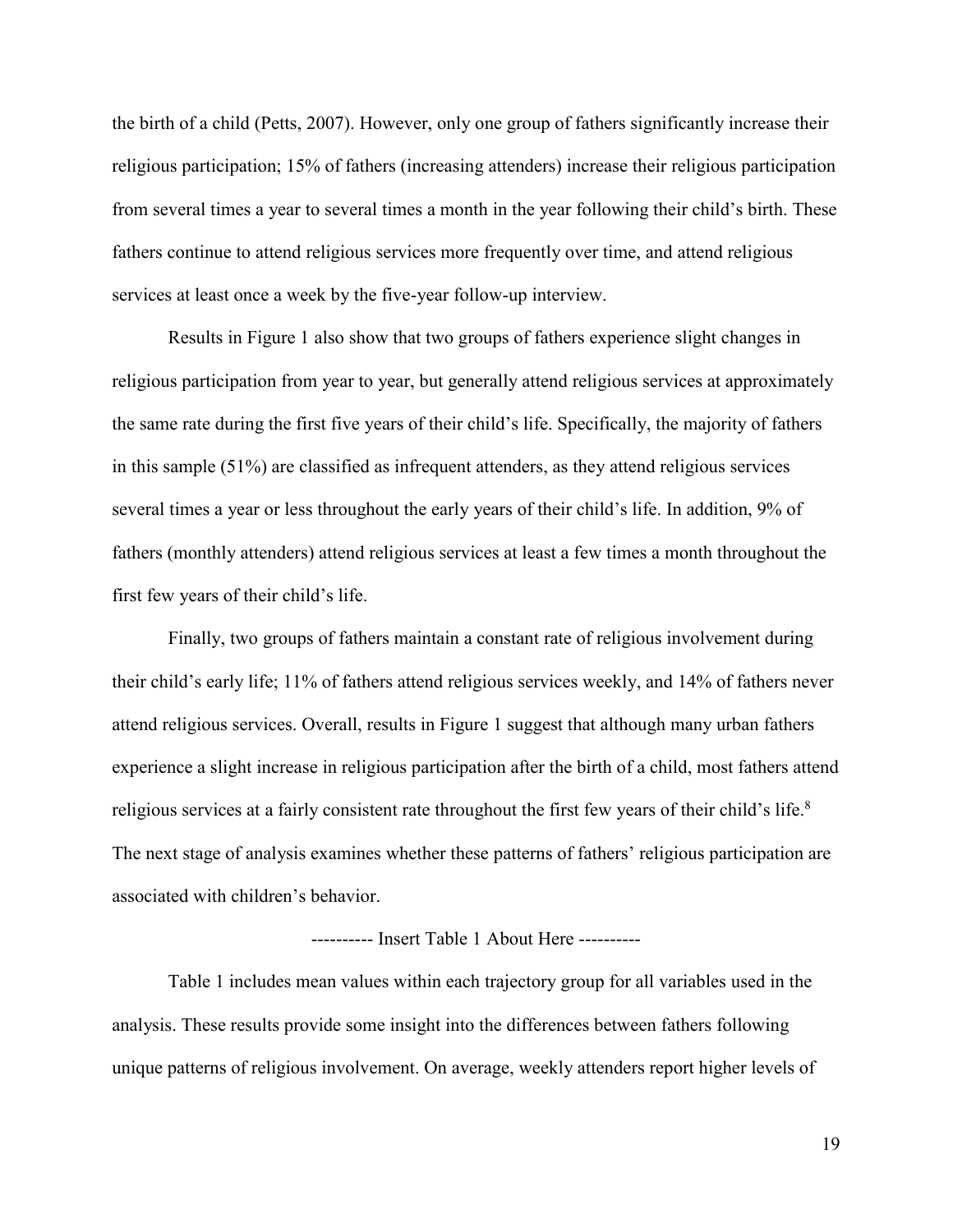father involvement, higher relationship quality, are more likely to be married, and have children who display fewer externalizing and internalizing problem behaviors than non-attenders and infrequent attenders. These results suggest that urban fathers who are actively involved in a religious community may be better equipped to provide children with the support and guidance they need early in life. Because the mean values for weekly attenders suggest that children of these fathers may experience the fewest problem behaviors, the remaining analyses focus on whether the other four trajectories of religious participation are significantly different from weekly attendance in predicting early childhood behavior.<sup>9</sup>

---------- Insert Table 2 About Here ----------

Results examining the relationship between fathers' religiosity and children's externalizing problem behavior are presented in Table 2. As hypothesized, results in Model 1 suggest that children reared by non-attenders ( $b = 2.30$ ,  $p < .05$ ) and infrequent attenders ( $b =$ 1.70,  $p < .05$ ) are more likely to display externalizing problem behaviors than children of weekly attenders. Moreover, children who have an Evangelical Protestant ( $b = -1.74$ ,  $p < .05$ ), Black Protestant ( $b = -1.49$ ,  $p < .05$ ), or Catholic ( $b = -1.71$ ,  $p < .01$ ) father are less likely to exhibit externalizing problem behaviors than children who have fathers with no religious affiliation. Taken together, these results provide some evidence that having a religious father may decrease the likelihood that young children experience externalizing problem behaviors.

When other variables are added in Model 2, many indicators of religiosity are no longer associated with children's externalizing behavior. However, there is still some evidence that parental religiosity may influence early childhood behavior for some denominations; having a father who identifies with a Black Protestant denomination reduces the risk of displaying externalizing problems ( $b = -1.43$ ,  $p < .05$ ). This result highlights the social control that Black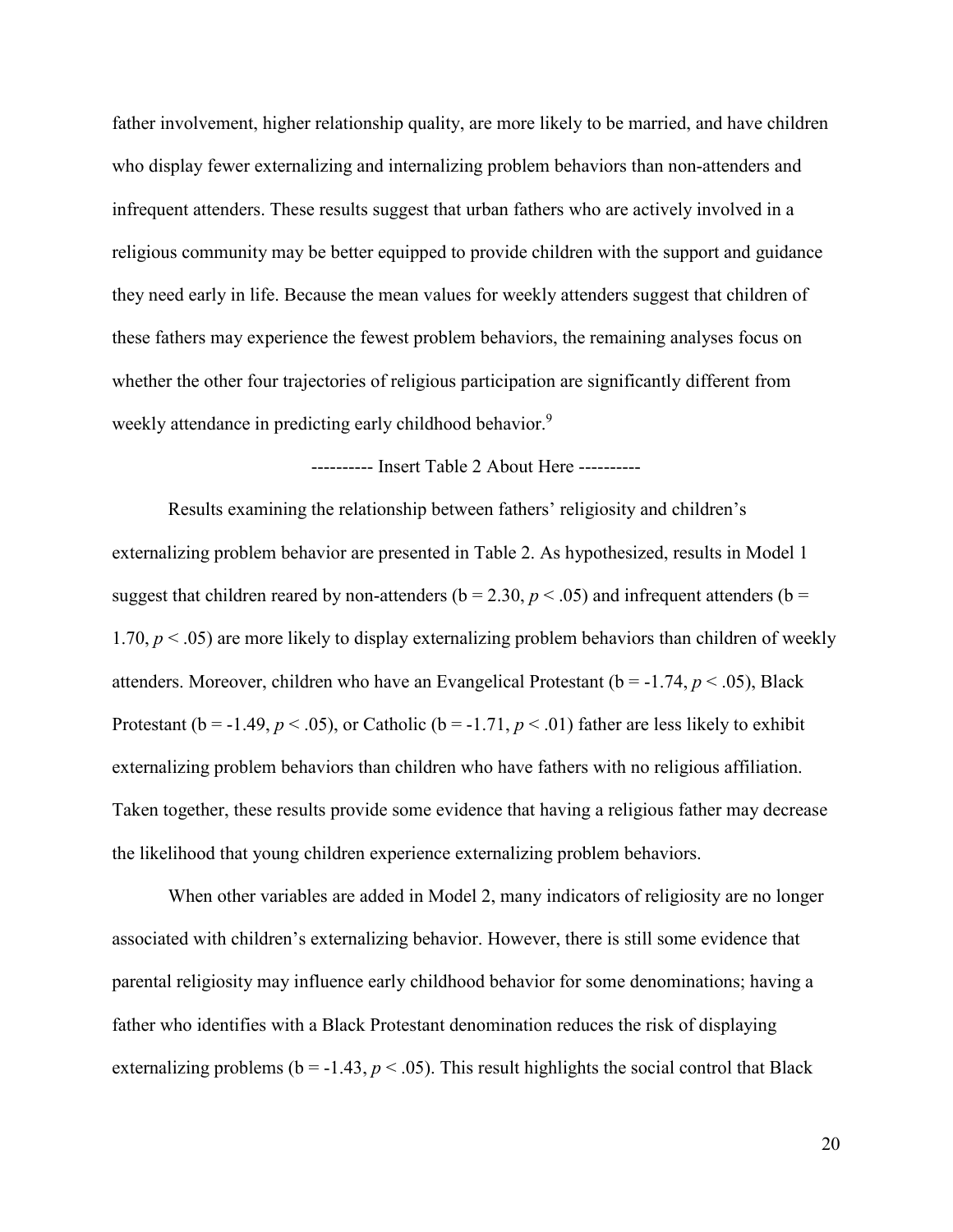Protestant churches may provide, especially in low-income communities (Johnson et al. 2000). Fathers may internalize the rules and guidelines that Black Protestant churches provide, and pass on these rules to their children. Furthermore, these rules may be reinforced by a larger religious community, decreasing the likelihood that young children engage in delinquent acts.<sup>10</sup>

Interaction terms are introduced in Model 3, and results provide some evidence that father's religiosity may enhance the influence of parental relationship quality on children's behavior. The interaction term in Model 3 suggests that relationship quality between parents is associated with fewer externalizing problem behaviors when fathers believe that religion provides an important guide for how to treat their family ( $b = -0.99$ ,  $p < 0.05$ ). Consistent with my hypothesis, religion may lead fathers to place greater meaning and significance on family relationships, and this commitment may be beneficial to the co-parental relationship. Moreover, parents who share a strong relationship may be more likely to provide social control and support for their children, reducing the potential for children to display externalizing problem behaviors.

---------- Insert Table 3 About Here ----------

Results examining the relationship between father's religiosity and children's internalizing problem behaviors are presented in Table 3. Overall, results are similar to those presented in Table 2. Children reared by fathers following a trajectory of infrequent (b = .90, *p* < .05) or increasing attendance ( $b = .98$ ,  $p < .05$ ) are more likely to exhibit internalizing problem behaviors than children reared by fathers who attend religious services weekly (Model 1). In addition, there is some evidence that theological orthodoxy is associated with increased internalizing problem behavior among young children ( $b = .30$ ,  $p < .05$ ). Although these findings provide some evidence that fathers' religiosity is associated with internalizing problem behaviors, the results are no longer significant when other variables are included in Model 2.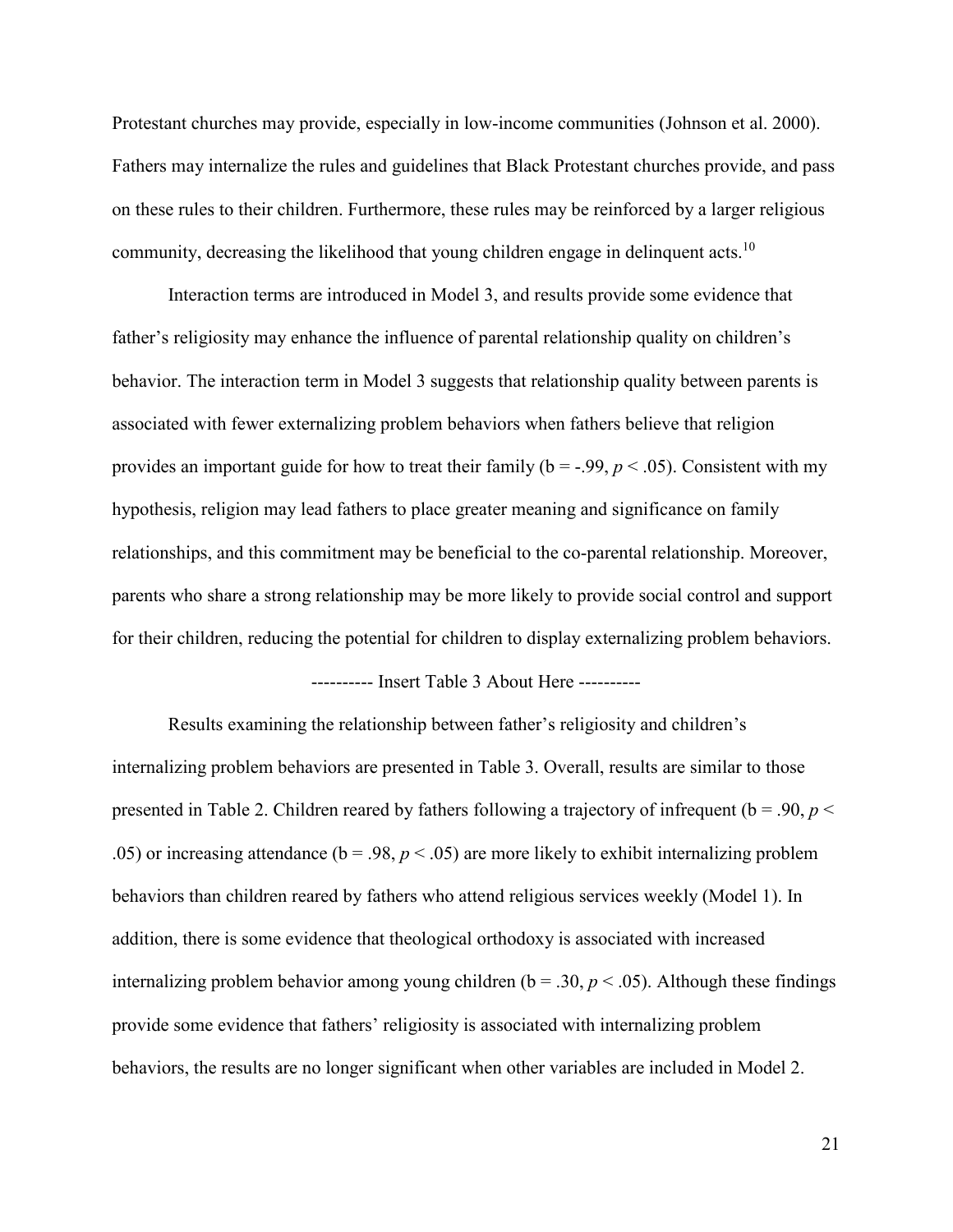Similar to the results in Table 2, parental relationship quality ( $b = -1.66$ ,  $p < .001$ ) and mother's religious participation ( $b = -.25$ ,  $p < .05$ ) are negatively related to children's internalizing problem behavior (Model 2). These results provide further evidence of the benefits of the co-parenting relationship and mother's religiosity for young children's well-being. Somewhat surprisingly, results also suggest that children who enter into a married family may experience an increase in internalizing problem behavior ( $b = 1.00, p < 0.05$ ), whereas children experiencing a divorce may experience a decrease in internalizing problem behavior (b = -1.95, *p*  < .05). These results suggest that simply residing with married parents may not result in higher well-being for young children. The stresses associated with transitioning into a new married family may increase internalizing problem behavior among young children, and children who reside in a stressful family environment may actually benefit from a parental divorce (Booth and Amato 2001).

Finally, results in Model 3 highlight the benefits of growing up in a family in which both parents are religious. The interaction term suggests that mother's religious participation is especially likely to reduce internalizing problem behavior among children when fathers also feel that religion is an important guide for how to treat their family ( $b = -.21$ ,  $p < .05$ ). Once this interaction term is introduced into the model, the coefficient for mother's religious participation is no longer significant, suggesting that mother's religiosity is only beneficial to children when fathers also feel that religion is important. Being reared by two religious parents may increase social support for children, making them feel secure and reducing the likelihood that they experience internalizing problem behaviors.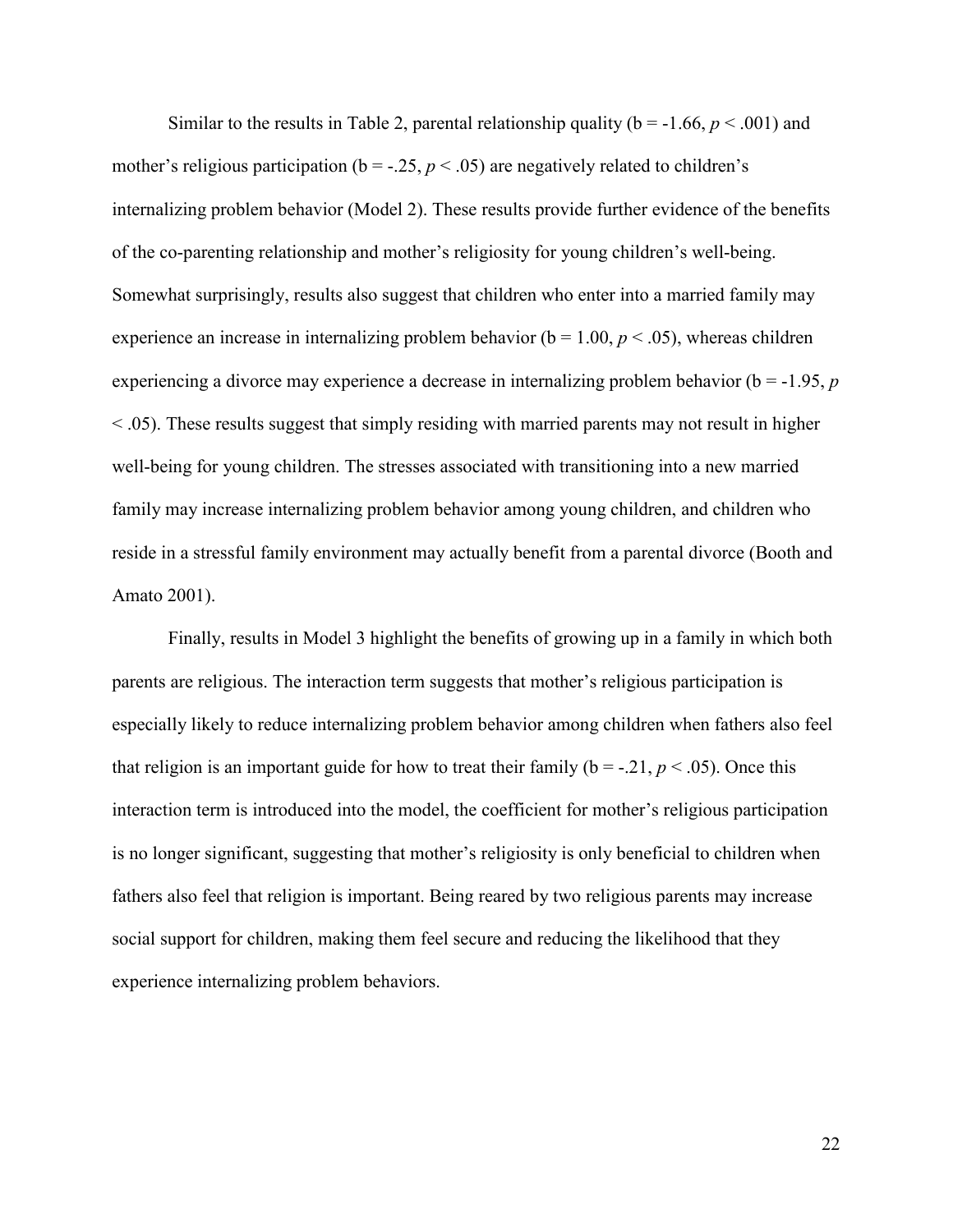#### **DISCUSSION**

The two goals of this study were to examine whether urban fathers maintain a higher level of religious participation during the early years of their child's life as well as whether father's religious beliefs and practices were associated with early childhood behavior. Overall, results indicate only some support for the hypotheses, showing that most fathers maintain a fairly consistent level of religious participation when their child is young and that fathers' religiosity may help to increase family support and stability and reduce the likelihood that children exhibit problem behaviors.

One contribution of this study is the illustration of patterns of religious participation that urban men experience for five years following the birth of a child. Despite the stereotype that low-income urban fathers often retreat from family and community life, results suggest that most new fathers slightly increase their religious involvement in the year following their child's birth, and maintain a fairly consistent rate of religious participation (or non-participation) throughout the early years of their child's life. Men who significantly increase their religious participation (such as the increasing attenders in this study) may become more involved in religion in order to expose their children to religious beliefs and practices and set a good example for them (Palkovitz 2002). New fathers may also rely on religion after they transition to parenthood for support and guidance as they face new parental challenges during early childhood. Although there is no evidence suggesting that these patterns of religious involvement have a direct influence on children's behavior, a sizeable percentage of men remain actively involved in a religious community when they have a young child, perhaps to set a religious example for their child as well as to gain access to the support and guidance that religious institutions provide.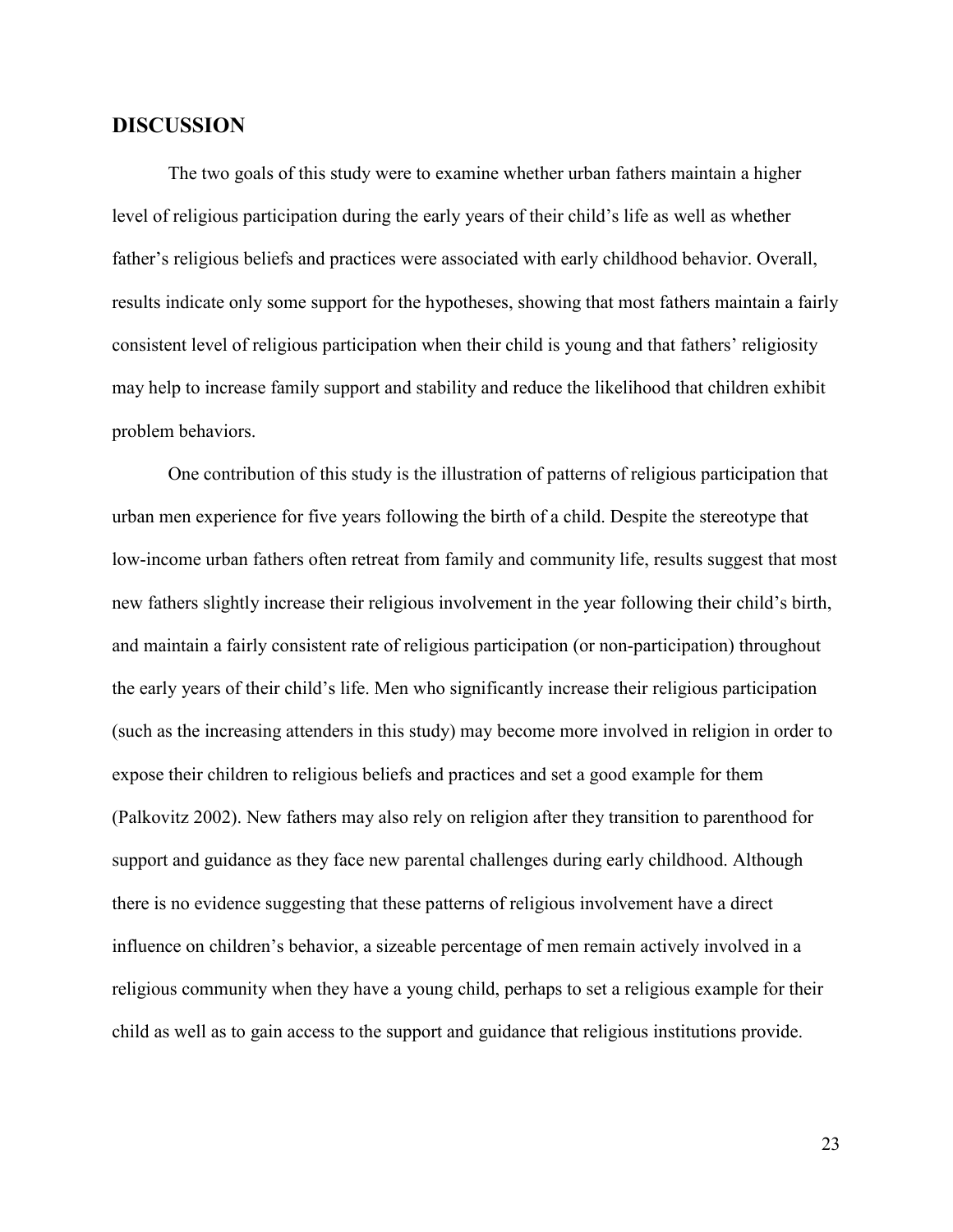The second goal of this study was to examine whether fathers' religiosity was associated with early childhood behavior. For the most part, fathers' religiosity does not appear to have a direct influence on problem behavior among young children. However, results from this study provide two interesting and useful insights into the role of parental religion on early childhood development. First, there is some evidence suggesting that Black Protestant fathers may be especially likely to provide social control in a child's life. Most religious traditions provide standards and guidelines for how people should live their lives, and religious fathers likely pass on these teachings to provide structure in their children's lives. Due to the lack of resources that often exist in low-income urban areas, Black Protestant churches may focus on filling this need and providing social, emotional, and even financial support to its members. Indeed, research suggests that involvement in the Black church may be especially beneficial for youth residing in urban, low-income communities; fathers who belong to a Black Protestant church may provide their children with access to a moral community that helps to reinforce social control and deter children from engaging in delinquent activity (Johnson et al. 2000).

Results of this study also suggest that fathers may influence early childhood behavior indirectly by believing that religion is an important part of family life. Believing that religion is an important part of family life may lead urban fathers to place a higher value on family relationships (Wilcox 2002; Mahoney et al. 2003). Religious fathers may be more involved in family life and more considerate towards family members, which may increase social support and integration for young children and reduce the likelihood that they display problem behaviors. These fathers may be making the conscious decision to live out their religious beliefs and provide a positive influence on their children (Palkovitz 2002). As results from this study suggest, simply believing that religion is important does not appear to influence children's well-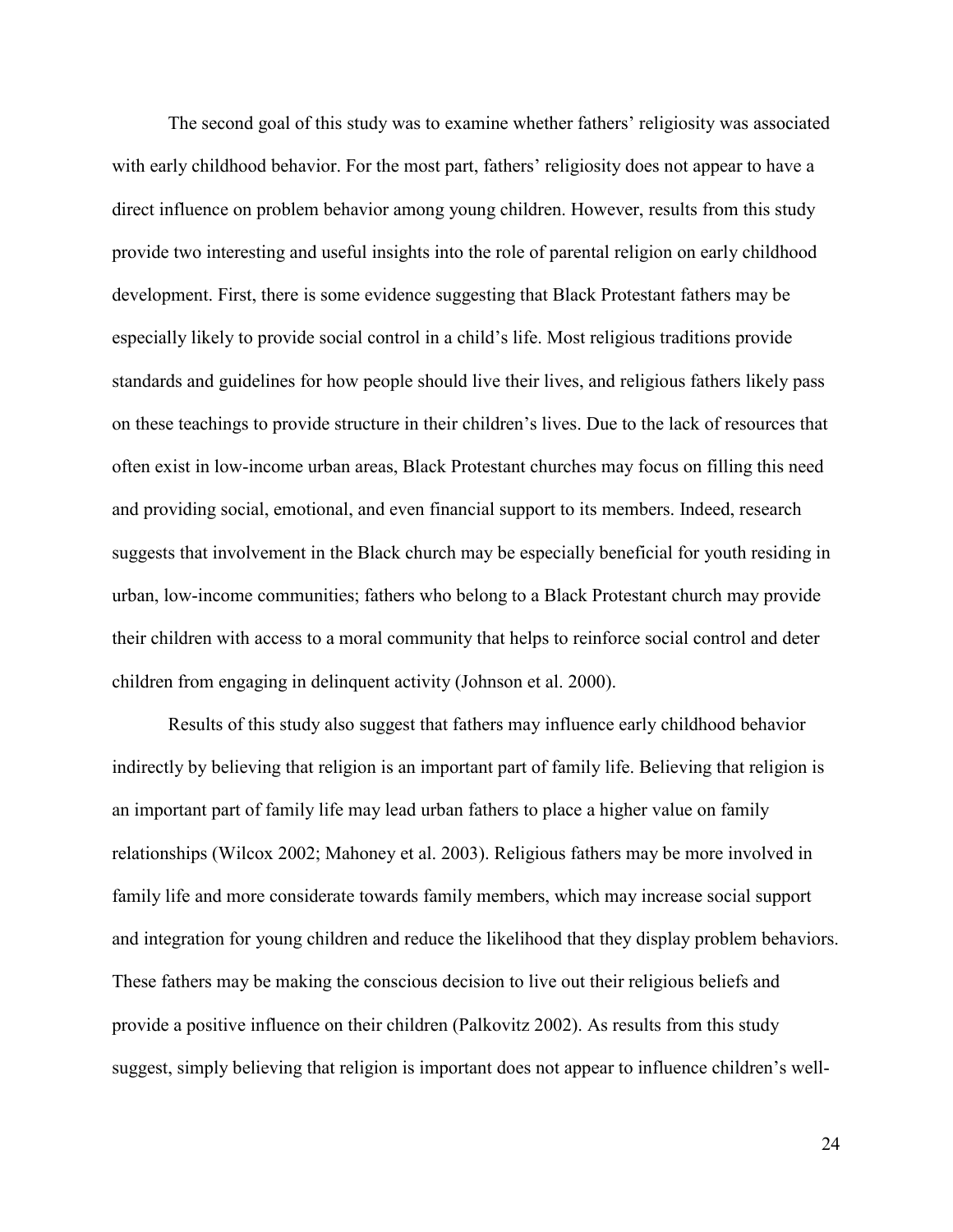being. Instead, religious fathers may improve their child's well-being by becoming active, involved fathers and setting a good example for their children (Palkovitz 2002).

In addition, fathers' religious attitudes appear to condition the influence of mothers' religious participation on early childhood behavior. Mother's religious participation is more likely to reduce problem behaviors among young children when also fathers reinforce and value this religious message. Children may be best able to benefit from the support and guidance that religious parents provide when they are receiving a consistent message from both parents.

Despite the numerous strengths in this study, there are also some limitations. One limitation is that the data used for this study are not generalizable to all fathers or families. The FFCW is an urban sample that includes an oversample of unwed and minority fathers. Furthermore, because this study is restricted to families in which fathers were interviewed at each wave of data collection, the sample is likely biased towards fathers who are more engaged in their family life, have higher SES, and are perhaps more religious than fathers who may have dropped out of the study.<sup>11</sup> Nevertheless, this longitudinal analysis provides an examination of how urban fathers' religiosity may influence young children, providing insight into a topic that has been understudied. Furthermore, the data focuses on families in which fathers are perhaps most likely to disengage from family life. This study suggests that religious institutions may help to promote positive outcomes for young children by providing a number of resources to these fathers, and researchers should continue to examine how various aspects of parental religiosity may influence early childhood behavior.

This study is also limited by the questions that are available. Ideally, it would be useful to analyze each measure of fathers' religiosity over time to see how changes or consistency in these responses may influence young children's development. Unfortunately, religious participation is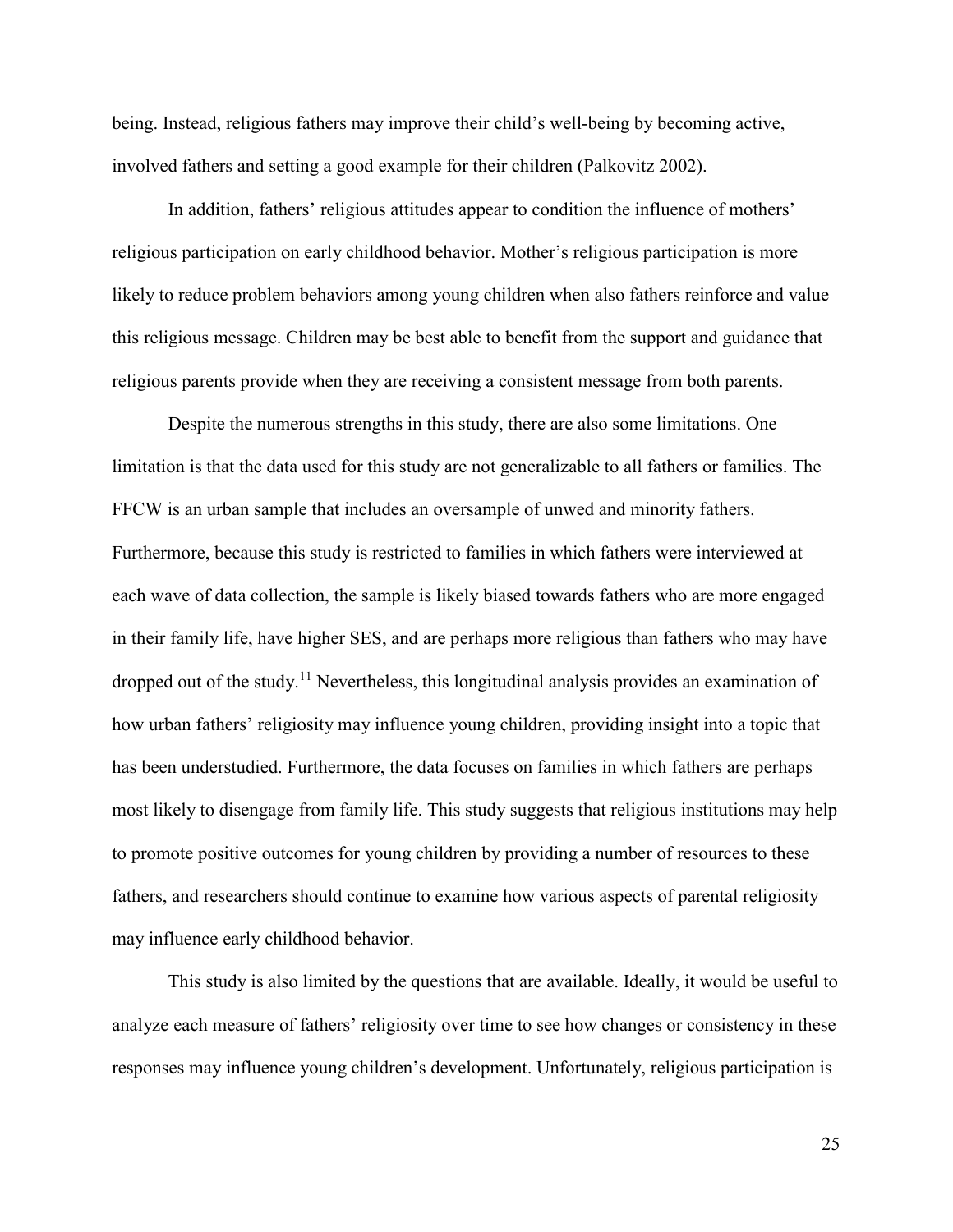the only religion question that is asked of fathers in each wave. Religious affiliation is measured at two time points (baseline and three-year follow-up), and the other religious questions are only asked at the three-year follow-up. Thus, this study is designed to use as much of the data as possible while still allowing for a causal pathway between fathers' religiosity and children's behavior (by using wave three variables to predict child behavior at age five).

Finally, this study focuses primarily on the influence of fathers' religiosity on early child behavior. However, results from this study suggest that mothers' religiosity may also be important to consider. A full examination of the influence of mothers' religiosity on children is outside the scope of this study, but future research needs to consider how the larger religious family environment may influence early childhood behavior independently and in conjunction with other family characteristics.

Despite these limitations, this study contributes to the literature on family and religion by using longitudinal data to explore how urban fathers' religious beliefs and practices may influence early childhood behavior. This study highlights five trajectories of religious participation that fathers may experience after the birth of a new child. Furthermore, this study suggests that fathers' religious beliefs and practices may enhance family relationships and contribute to positive development among young children. Overall, results from this study provide further evidence that urban fathers may turn to religious institutions for support and guidance after having a child, and extends this knowledge by showing how fathers' religiosity may work in conjunction with other family characteristics to reduce problem behavior among young children. Future research should continue to explore how parental religion may shape children's lives from an early age and whether these experiences continue to shape outcomes as children transition into adolescence and later into adulthood.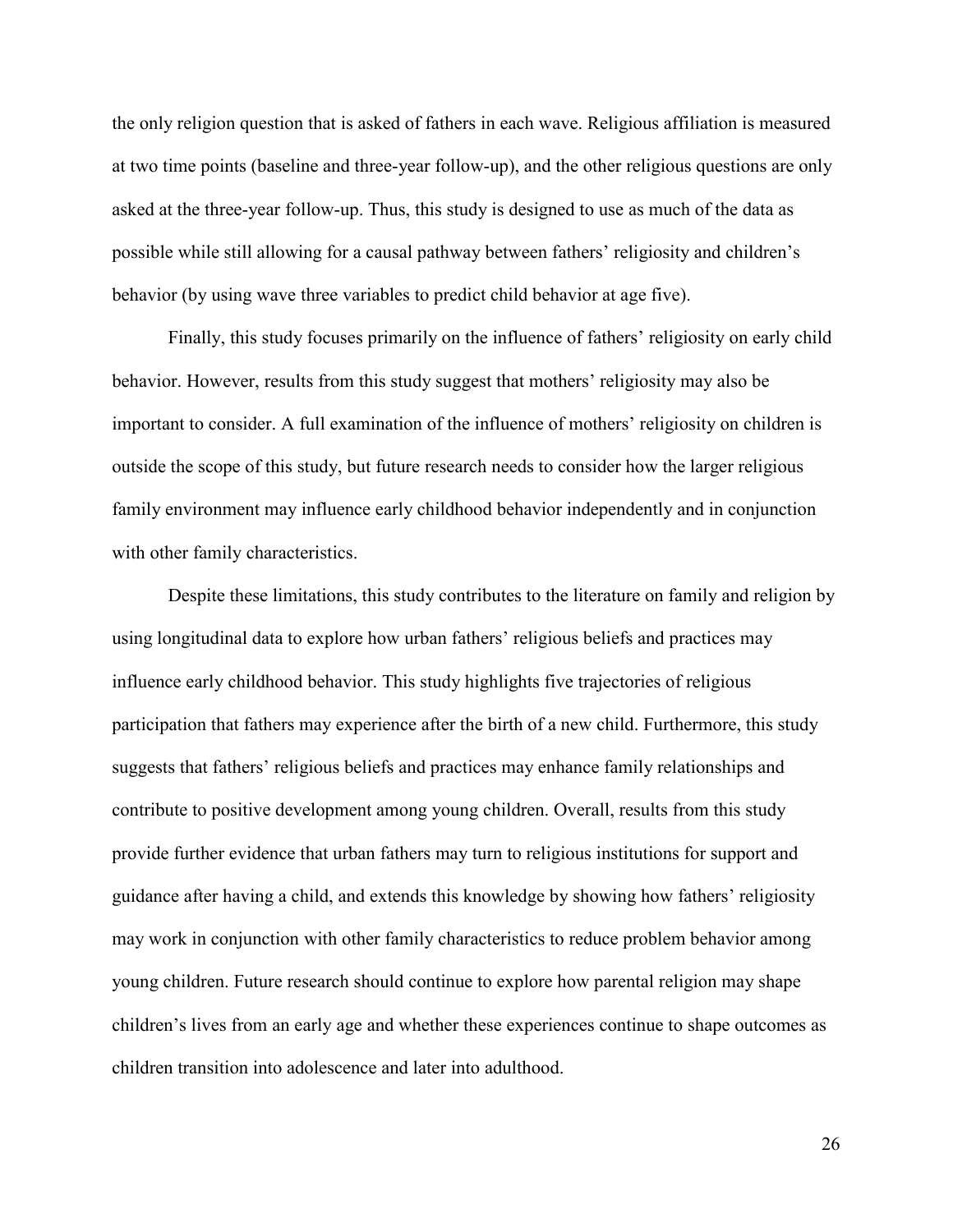# **REFERENCES**

Abbott, Douglas A., Margaret Berry and William H. Meredith. 1990. "Religious Belief and Practice: A Potential Asset in Helping Families." *Family Relations* 39:443-448.

Achenbach, Thomas M., and Leslie A. Rescorla. 2000. *Manual for the ASEBA Preschool Forms and Profiles*. Burlington, VT: University of Vermont, Research Center for Children, Youth and Families.

Alwin, Duane F. 1986. "Religion and Parental Child-Rearing Orientations: Evidence of a Catholic-Protestant Convergence." *American Journal of Sociology* 92:412-440.

Amato, Paul R. and Joan G. Gilbreth. 1999. "Nonresident Fathers and Children's Well-Being: A Meta-Analysis." *Journal of Marriage and the Family* 61:557-573.

Amato, Paul R. and Fernando Rivera. 1999. "Paternal Involvement and Children's Behavior Problems." *Journal of Marriage and Family* 61:375-384.

Bartkowski, John P. and Xiaohe Xu. 2000. "Distant Patriarchs or Expressive Dads? The Discourse of Fathering in Conservative Protestant Families." *The Sociological Quarterly* 41:465- 485.

Bartkowski, John P., Xiaohe Xu, and Martin L. Levin. 2008. "Religion and Child Development: Evidence from the Early Childhood Longitudinal Study." *Social Science Research* 37:18-36.

Baumrind, Diana. 1991. "Parenting Styles and Adolescent Development." Pp. 746-758 in *The Encyclopedia on Adolescence,* edited by R. Learner, A.C. Peterson, and J. Brooks-Gunn. New York: Garland.

Booth, Alan and Paul Amato. 2001. "Parental Predivorce Relations and Offspring Postdivorce Well-Being." *Journal of Marriage and Family* 63:197-212.

Call, Vaughn R.A. and Tim B. Heaton. 1997. "Religious Influence on Marital Stability." *Journal for the Scientific Study of Religion* 36:382-392.

Cavanagh, Shannon E. and Aletha C. Huston. 2006. "Family Instability and Children's Early Problem Behavior." *Social Forces* 85:551-581.

Curtis, Kristen Taylor and Christopher G. Ellison. 2002. "Religious Heterogamy and Marital Conflict: Findings from the National Survey of Families and Households." *Journal of Family Issues* 23:551-576.

Dollahite, David C. 1998. "Fathering, Faith, and Spirituality." *Journal of Men's Studies* 7:3-16.

Edgell, Penny. 2006. *Religion and Family in a Changing Society*. Princeton: Princeton University Press.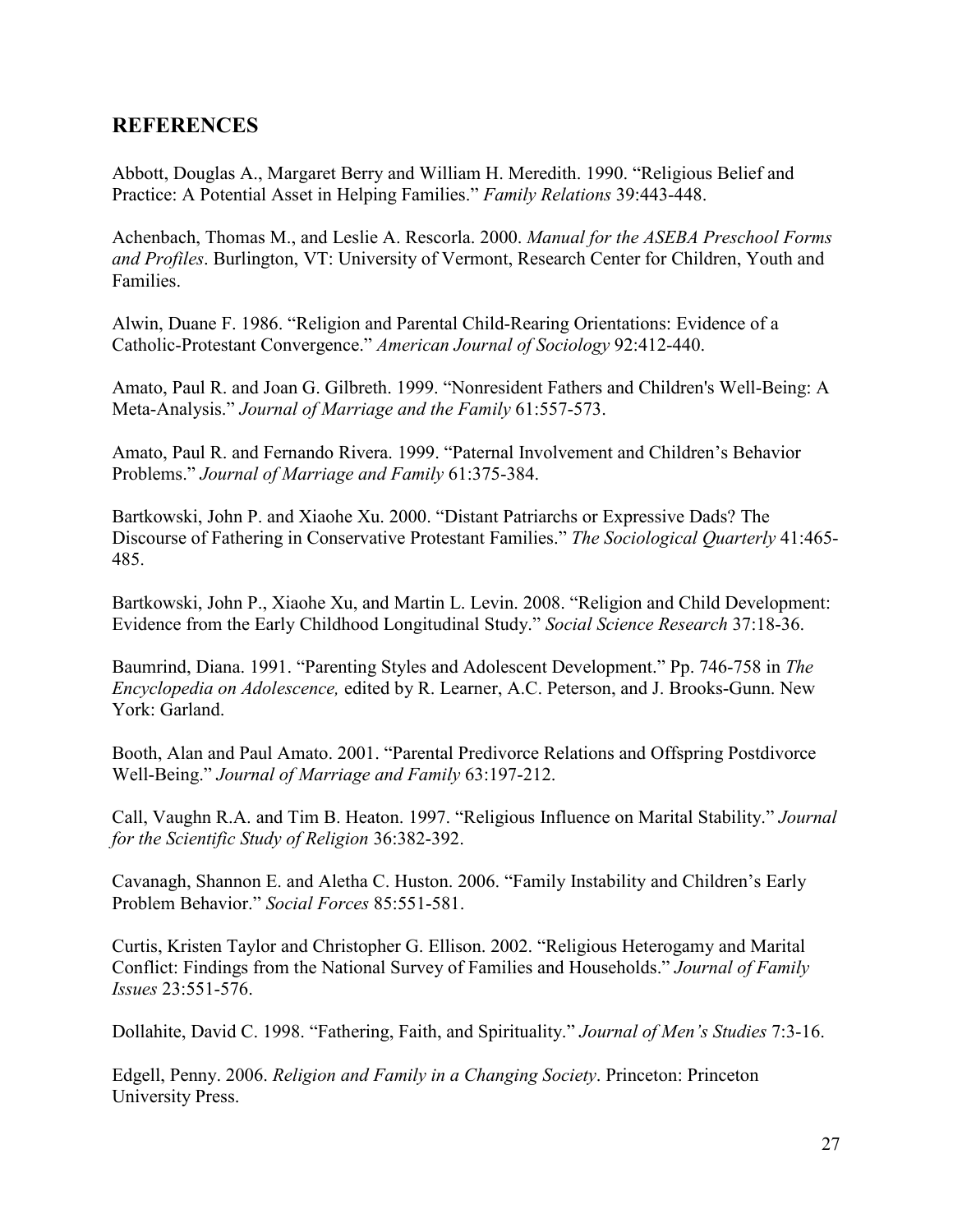Eggebeen, David J. and Chris Knoester. 2001. "Does Fatherhood Matter for Men?" *Journal of Marriage and Family* 63:381-393.

Ellison, Christopher G. 1991. "Religious Involvement and Subjective Well-Being." *Journal of Health and Social Behavior* 32:80-99.

Ellison, Christopher G. and Kristin L. Anderson. 2001. "Religious Involvement and Domestic Violence Among U.S. Couples." *Journal for the Scientific Study of Religion* 40:269-286.

Ellison, Christopher G., John P. Bartkowski, and Michelle L. Segal. 1996. "Conservative Protestantism and the Parental Use of Corporal Punishment." *Social Forces* 74:1003-1028.

Ellison, Christopher G. and Jeffrey S. Levin. 1998. "The Religion-Health Connection: Evidence, Theory, and Future Directions." *Health Education and Behavior* 25:700-720.

Ellison, Christopher G. and Darren E. Sherkat. 1993. "Conservative Protestantism and Support for Corporal Punishment." *American Sociological Review* 58:131-144.

Grych, John H. and Frank D. Fincham. 1990. "Marital Conflict and Children's Adjustment: A Cognitive-Contextual Framework." *Psychological Bulletin* 108:267-290.

Hogan, Anne E., Keith G. Scott, and Charles R. Bauer. 1992. "The Adaptive Social Behvaior Inventory (ASBI): A new assessment of social competence in high-risk five-year-olds." *Journal of Psychoeducational Assessment* 10:230-239.

Hunter, James Davidson. 1983. *American Evangelicalism: Conservative Religion and the Quandary of Modernity*. New Brunswick, NJ: Rutgers University Press.

Johnson, Bryon R., Sung Joon Jang, Spencer De Li, and David Larson. 2000. "The 'Invisible Institution' and Black Youth Crime: The Church as an Agency of Local Social Control." *Journal of Youth and Adolescence* 29:479-498.

Jones, Bobby L., Daniel S. Nagin, and Kathryn Roeder. 2001. "A SAS Procedure Based on Mixture Models for Estimating Developmental Trajectories." *Sociological Methods and Research* 29:374-393.

King, Valerie. 2003. "The Influence of Religion on Father's Relationships with Their Children." *Journal of Marriage and Family* 65:382-395.

Lamb, Michael E. 1997. *The Role of the Father in Child Development*. New York: Wiley.

Larson, Lyle E. and J. Walter Goltz. 1989. "Religious Participation and Marital Commitment." *Review of Religious Research* 30:387-400.

Lehrer, Evelyn L. and Carmel U. Chiswick, 1993. "Religion as a Determinant of Marital Stability." *Demography* 30:385-404.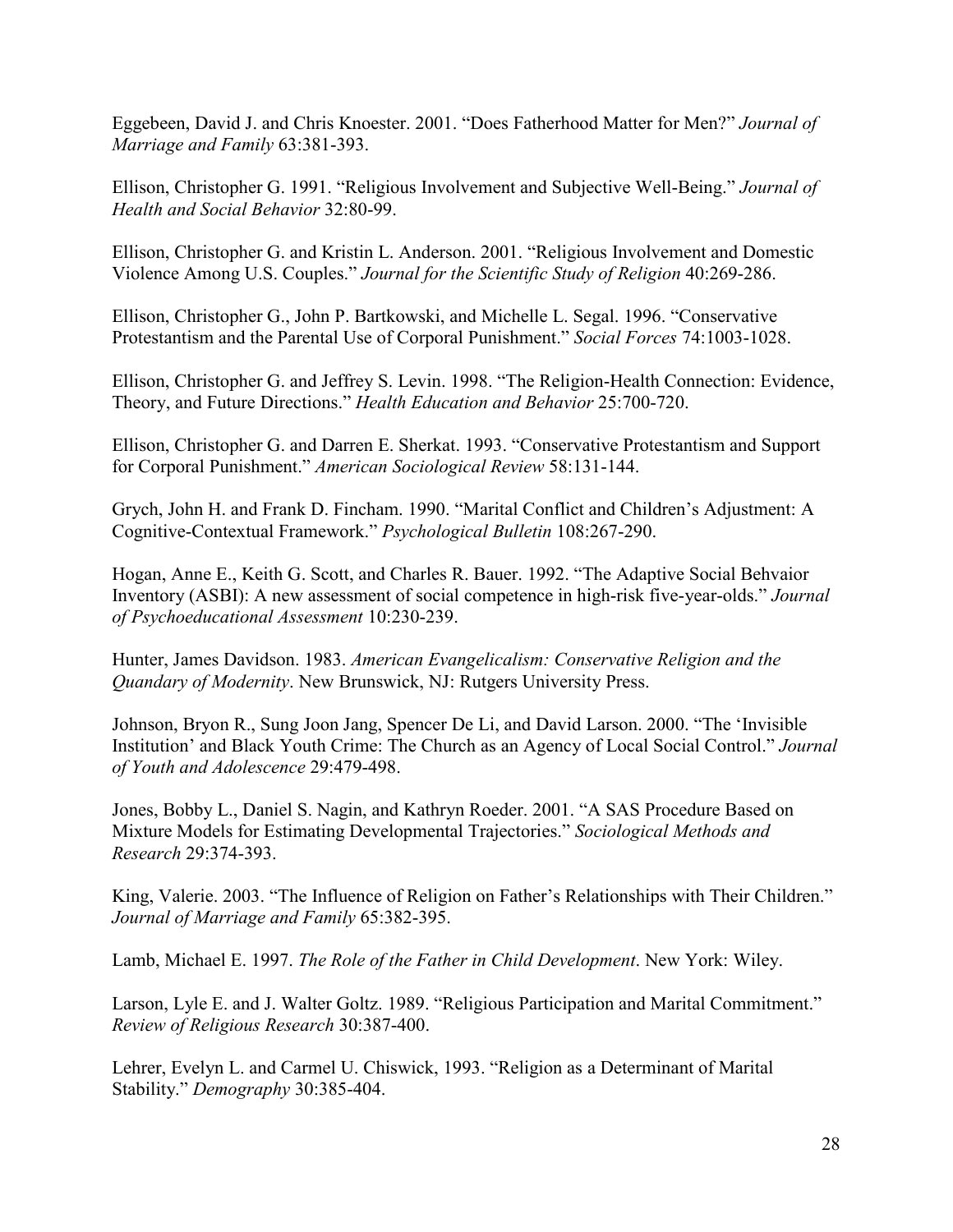Lichter, Daniel T. and Julie H. Carmalt. 2009. "Religion and Marital Quality among Low-Income Couples." *Social Science Research* 38:168-187.

Mahoney, Annette, Kenneth I. Pargament, Aaron Murray-Swank and Nichole Murray-Swank. 2003. "Religion and the Sanctification of Family Relationships." *Review of Religious Research*  44:220-236.

Marsiglio, William. 1998. *Procreative Man*. New York, NY: New York University Press.

McCarthy, James. 1979. "Religious Commitment, Affiliation, and Marital Dissolution." Pp. 179- 197 in *The Religious Dimension: New Directions in Quantitative Research*, edited by R. Wuthnow. New York, NY: Academic Press.

McHale, James P. 1995. "Coparenting and Triadic Interactions During Infancy: The Roles of Marital Distress and Child Gender." *Developmental Psychology* 31:985-996.

Myers, Scott M. 1996. "An Interactive Model of Religiosity Inheritance: The Importance of Family Context." *American Sociological Review* 61:858-866.

Nagin, Daniel S. 1999. "Analyzing Developmental Trajectories: A Semi-Parametric, Group-Based Approach." *Psychological Methods* 4:139-177.

\_\_\_\_\_\_. 2005. *Group-Based Modeling of Development.* Cambridge: Harvard University Press.

Nelsen, Hart M. 1990. "The Religious Identification of Children of Interfaith Marriages." *Review of Religious Research* 32:122-134.

Palkovitz, Rob. 2002. *Involved Fathering and Men's Adult Development: Provisional Balances.* Mahwah: Lawrence Erlbaum Associates.

Pearce, Lisa D. and William G. Axinn. 1998. "The Impact of Family Religious Life on the Quality of Mother-Child Relations." *American Sociological Review* 63:810-828.

Petersen, Larry R. and Gregory V. Donnenwerth. 1997. "Secularization and the Influence of Religion on Beliefs about Premarital Sex." *Social Forces* 75:1071-1089.

Petts, Richard J. 2007. "Religious Participation, Religious Affiliation, and Engagement with Children Among Fathers Experiencing the Birth of a New Child." *Journal of Family Issues*  28:1139-1161.

Petts, Richard J. and Chris Knoester. 2007."Parents' Religious Heterogamy and Children's Well-Being." *Journal for the Scientific Study of Religion* 46:373-389.

Pleck, Joseph H. 2007. "Why Could Father Involvement Benefit Children? Theoretical Perspectives." *Applied Development Science* 11:196-202.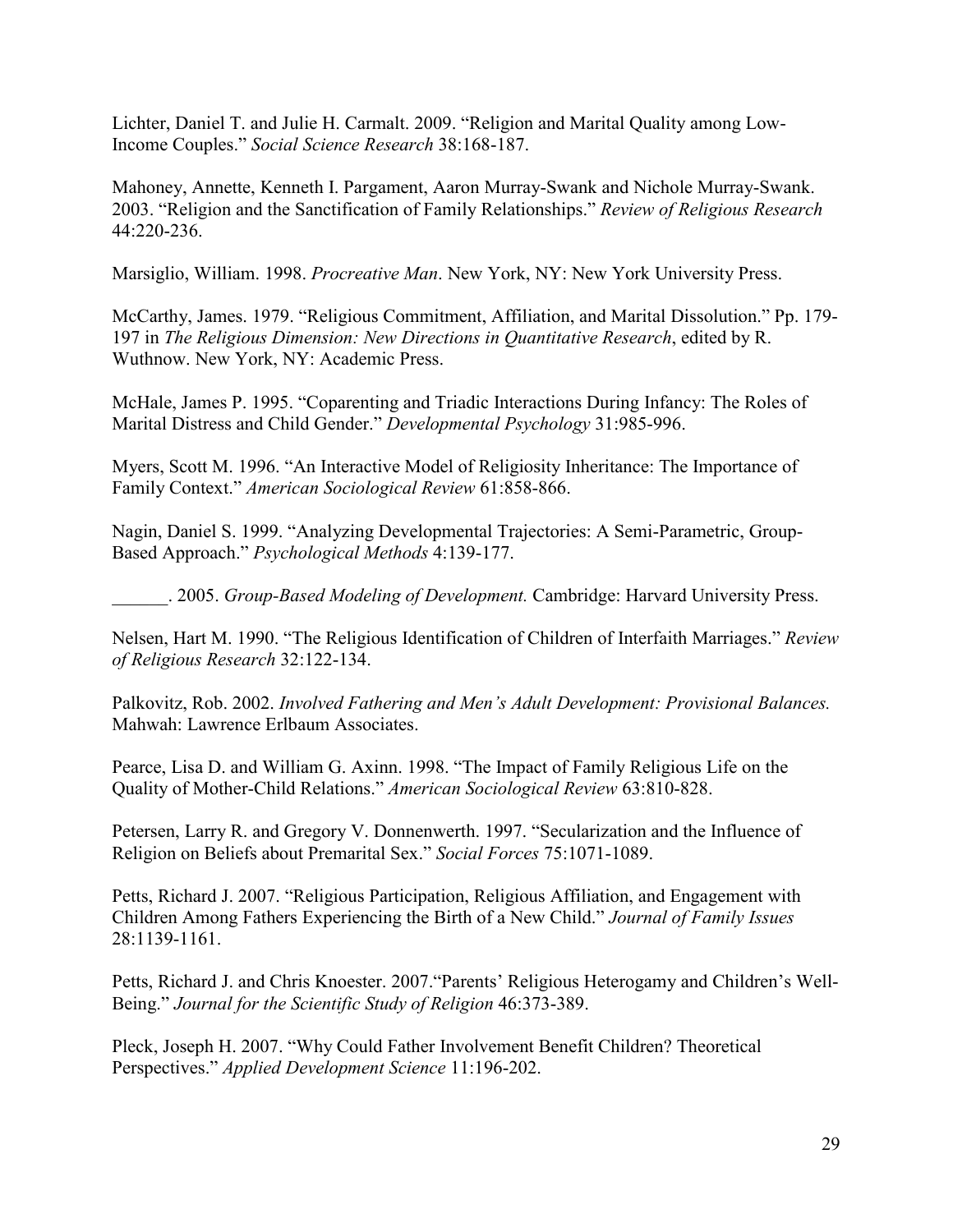Regnerus, Mark D. 2003. "Religion and Positive Adolescent Outcomes: A Review of Research and Theory." *Review of Religious Research* 44:394-413.

Reichman, Nancy E., Julien O. Teitler, Irwin Garfinkel, and Sara McLanahan. 2001. "The Fragile Families and Child Wellbeing Study: Sample and Design." *Children and Youth Services Review* 23:303-326.

Roggman, Lori A., Lisa K. Boyce, Gina A. Cook, and Jerry Cook. 2002. "Getting Dads Involved: Father Involvement in Early Head Start and With Their Children." *Infant Mental Health Journal* 23:62-78.

Royston, Patrick. 2005. "Multiple Imputation of Missing Values: Update." *Stata Journal*, 5:188- 201.

Sarkadi, Anna, Robert Kristiansson, Frank Oberklaid, and Sven Bremberg. 2007. "Fathers' Involvement and Children's Developmental Outcomes: A Systematic Review of Longitudinal Studies." *Acta Paediatrica* 97:153-158.

Schoppe –Sullivan, Sarah J., Sarah C. Mangelsdorf, Cynthia A. Frosch, and Jean L. McHale. 2004. "Associations Between Coparenting and Marital Behavior from Infancy to the Preschool Years." *Journal of Family Psychology* 18:194-207.

Smith, Christian and Melinda Lundquist Denton. 2005. *Soul Searching: The Religious and Spiritual Lives of American Teenagers*. Oxford: Oxford University Press.

Snarey, John 1993. *How Fathers Care for the Next Generation: A Four Decade Study*. Cambridge, MA: Harvard University Press.

Sobolewski, Juliana M. and Valarie King. 2005. "The Importance of the Coparental Relationship for Nonresident Fathers' Ties to Children. *Journal of Marriage and Family* 67:1196-1212.

Steensland, Brian, Jerry Z. Park, Mark D. Regnerus, Lynn D. Robinson, W. Bradford Wilcox, and Robert D. Woodberry. 2000. "The Measure of American Religion: Toward Improving the State of the Art." *Social Forces* 79:291-318.

Strayhorn, Joseph M., Carla S. Weidman, and David Larson. 1990. "A Measure of Religiousness, and its Relation to Parent and Child Mental Health Variables." *Journal of Community Psychology* 18:34-43.

Unnever, James D., Francis T. Cullen, and Robert Agnew. 2006. "Why is 'Bad' Parenting Criminogenic? Implications from Rival Theories." *Youth Violence and Juvenile Justice* 4:1-31.

Volling, Brenda L., Annette Mahoney, and Amy J. Rauer. 2009. "Sanctification of Parenting, Moral Socialization, and Young Children's Conscience Development." *Psychology of Religion and Spirituality* 1:53-68.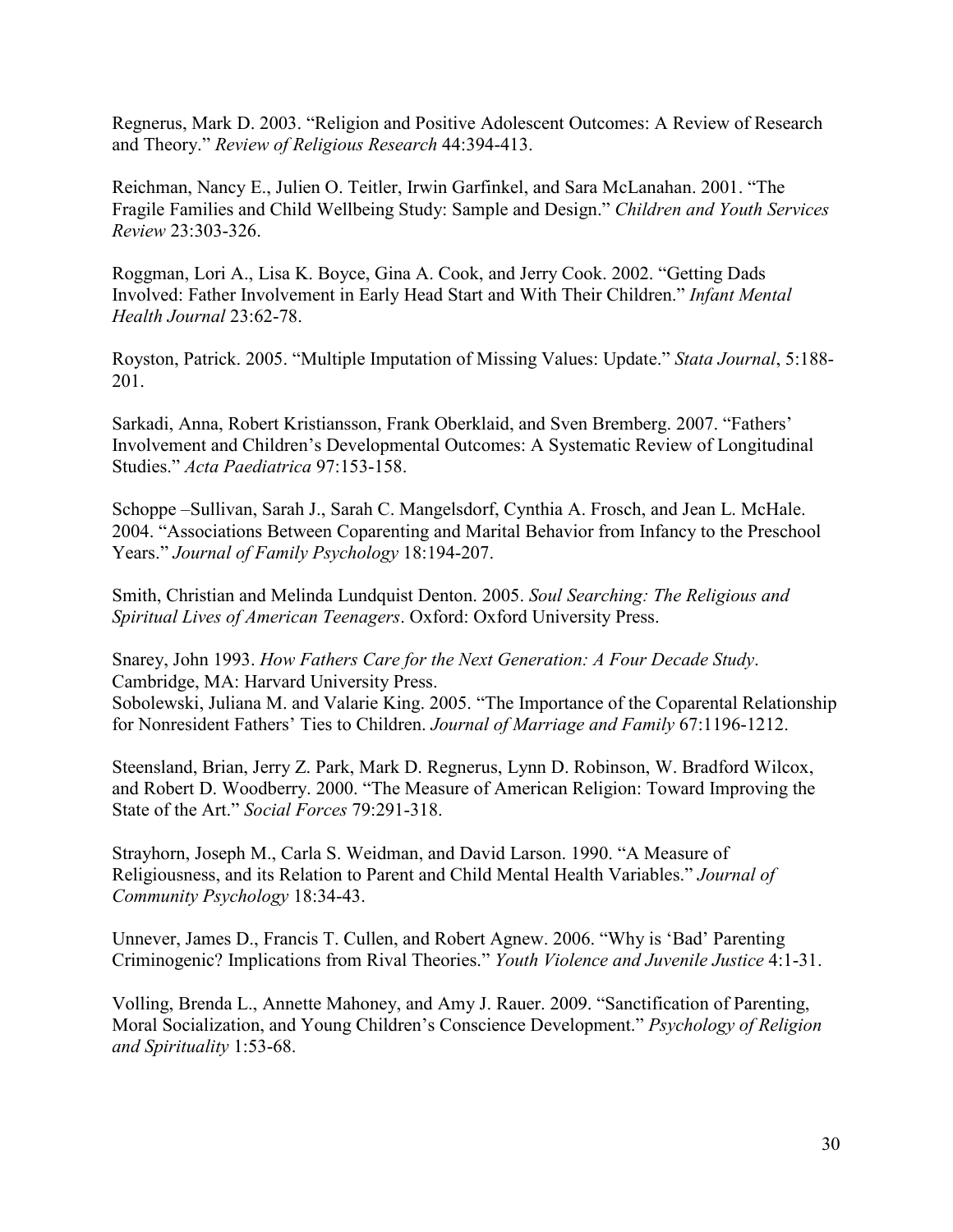Wilcox, W. Bradford. 2002. "Religion, Convention, and Paternal Involvement." *Journal of Marriage and Family* 64:780-792.

\_\_\_\_\_. 2004. *Soft Patriarchs, New Men: How Christianity Shapes Fathers and Husbands*. Chicago, IL: The University of Chicago Press.

Wilcox, W. Bradford, Mark Chaves, and David Franz. 2004. "Focused on the Family? Religious Traditions, Family Discourse, and Pastoral Practice." *Journal for the Scientific Study of Religion* 43:491-504.

Wildeman, Christopher. 2008. "Conservative Protestantism and Paternal Engagement in Fragile Families." *Sociological Forum* 23:556-574.

Wolfinger, Nicholas H. and W. Bradford Wilcox. 2008. "Happily Ever After? Religion, Marital Status, Gender and Relationship Quality in Urban Families." *Social Forces* 86:1311-1337.

# **NOTES**

1. The full scale ranges from 0-45, but the measure used here is capped at 31 to reduce the problem of outliers.

2. The full scale ranges from 0-25, but the measure used here is capped at 18 to reduce the problem of outliers.

3. Using baseline indicators of religious affiliation and controlling for religious switching in later waves produces similar results as presented here.

4. Controlling for family transitions between the three and five-year follow-up surveys does not change the results of this study.

5. This category includes fathers who completed some type of trade school.

6. Variables for income, hours worked, and the religious attitude measures are missing in approximately 2% of cases. Mother's religious participation and the scale measures (father involvement and parental relationship quality) have a slightly higher number of missing values, ranging from 3 to 7 percent of cases. For the dependent variables, there are some cases (less than 4% of cases) in which one of the scale items are missing. These are included in the imputed models; sensitivity analyses suggest that there are no significant differences between the models presented and the models in which the imputed cases are dropped, and models using listwise deletion are similar to those presented here.

7. Other diagnostic tests suggest that this is a good-fitting model. For example, Nagin (2005) suggests that the average posterior probability (the average probability that each individual assigned to that group actually belong to the group based on their pattern of religious participation) for each group should be at least .70. The average posterior probabilities in this study are .92, .92, .81, .82, and .93.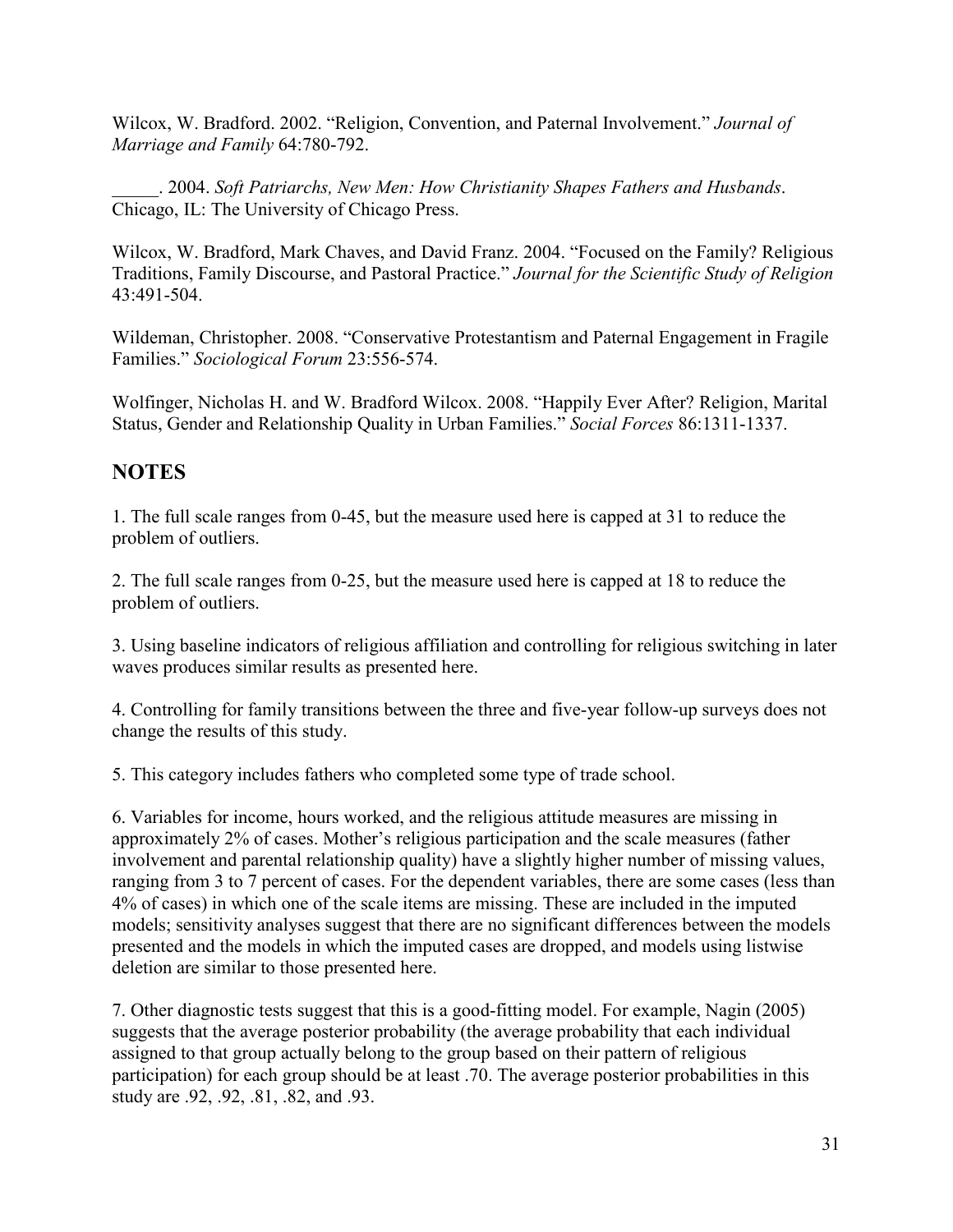8. Supplementary trajectory models were examined to test whether there were differences between first-time fathers and fathers who already had children prior to the FFCW study. The shapes of the trajectories were almost identical for each group, although the percentage of fathers within each trajectory group varied between first-time fathers and fathers with other children.

9. Supplementary models using non-attenders as a reference group produced similar results as those presented.

10. Supplementary analyses suggest that multicollinearity is not a problem in any of the models.

11. Supplementary analyses suggest that the mean income in this sample is approximately \$5,000 higher than average income for all families at the three-year follow-up interview.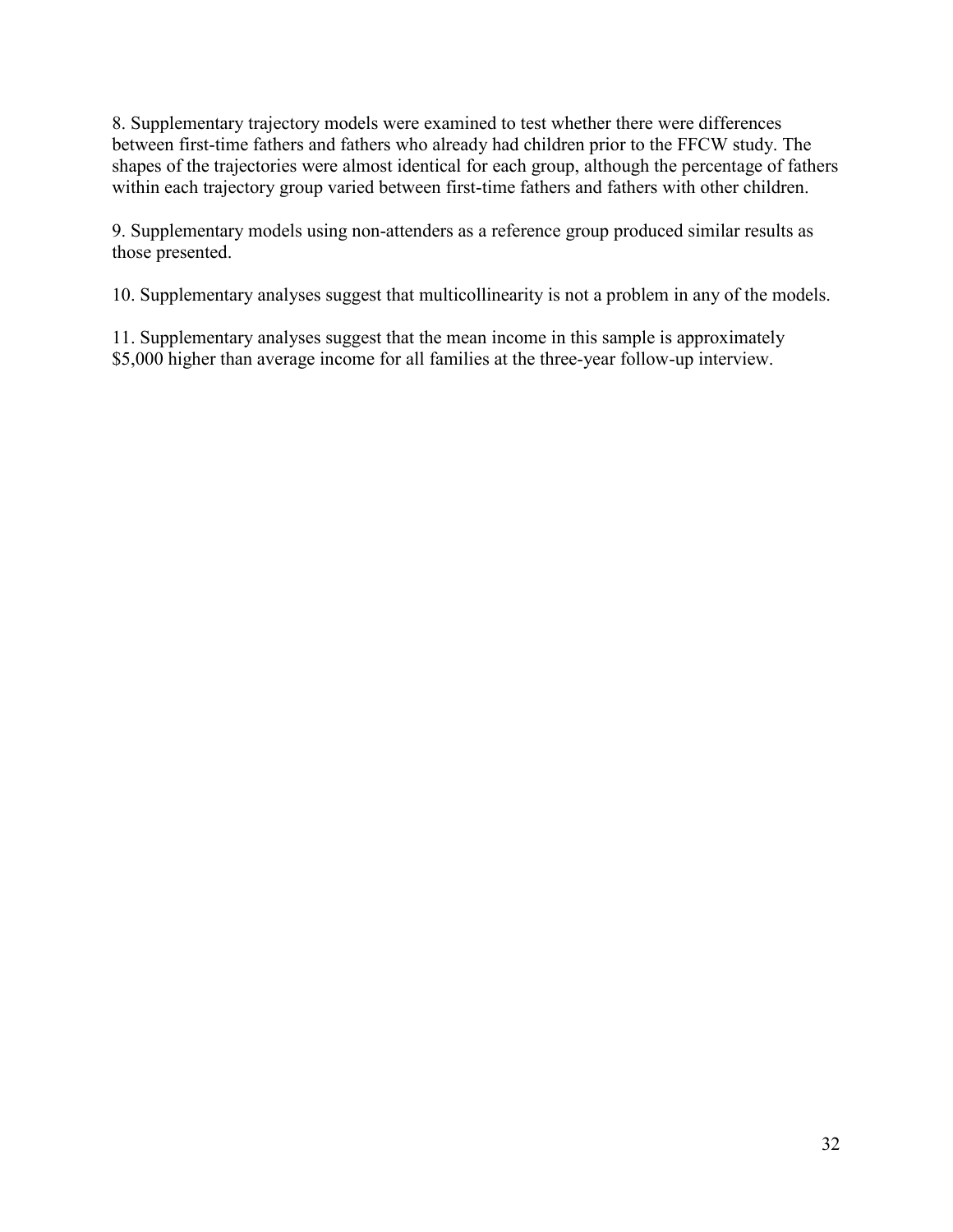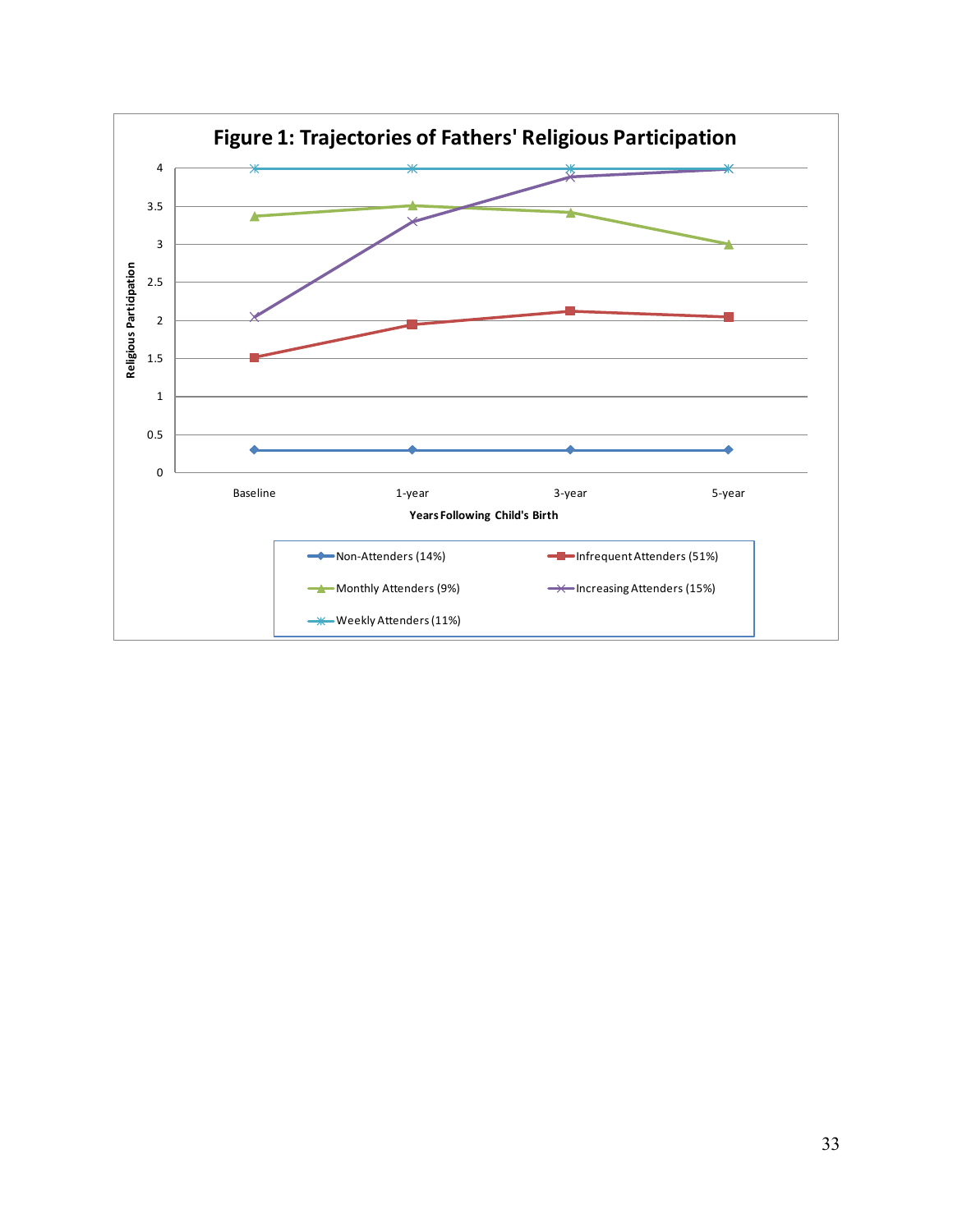|                                           | Non-<br>Attenders    |  | Infrequent<br><b>Attenders</b> |  | <b>Monthly</b><br>Attenders |  | Increasing<br>Attenders |  | Weekly<br>Attenders    |  |
|-------------------------------------------|----------------------|--|--------------------------------|--|-----------------------------|--|-------------------------|--|------------------------|--|
|                                           |                      |  |                                |  |                             |  |                         |  |                        |  |
| <b>Child Behavior</b>                     |                      |  |                                |  |                             |  |                         |  |                        |  |
| <b>Externalizing Problem Behavior</b>     | 13.20 <sup>ce</sup>  |  | $12.42$ <sup>e</sup>           |  | $11.42$ <sup>a</sup>        |  | 12.02                   |  | $10.77$ <sup>ab</sup>  |  |
| Internalizing Problem Behavior            | 5.50 <sup>e</sup>    |  | $5.40$ <sup>e</sup>            |  | 5.25                        |  | 5.50                    |  | $4.64$ <sup>ab</sup>   |  |
| <b>Father's Religious Characteristics</b> |                      |  |                                |  |                             |  |                         |  |                        |  |
| <b>Evangelical Protestant</b>             | $0.03$ cde           |  | $0.06$ <sup>e</sup>            |  | $0.08$ <sup>ae</sup>        |  | $0.08$ <sup>ae</sup>    |  | $0.16$ abod            |  |
| <b>Black Protestant</b>                   | $0.08$ bcde          |  | $0.24$ <sup>a</sup>            |  | $0.21$ <sup>a</sup>         |  | 0.29 <sup>a</sup>       |  | $0.23$ <sup>a</sup>    |  |
| <b>Mainline Protestant</b>                | 0.01 <sup>b</sup>    |  | 0.05 <sup>a</sup>              |  | 0.04                        |  | 0.03                    |  | 0.03                   |  |
| Catholic                                  | $0.16$ bcde          |  | $0.26$ <sup>ac</sup>           |  | $0.39 ^{abe}$               |  | 0.30 <sup>a</sup>       |  | $0.26$ <sup>ac</sup>   |  |
| Other Christian Affiliation               | $0.05$ bcde          |  | $0.15^{a}$                     |  | $0.16^{a}$                  |  | 0.20 <sup>a</sup>       |  | 0.20 <sup>a</sup>      |  |
| Non-Christian                             | 0.04                 |  | $0.04$ <sup>e</sup>            |  | 0.05                        |  | 0.05                    |  | 0.09 <sup>b</sup>      |  |
| Father Changed Religious Affiliation      | 0.39                 |  | 0.37                           |  | 0.35                        |  | 0.33                    |  | 0.31                   |  |
| Religious Salience                        | $1.37 ^{bcde}$       |  | $2.22$ <sup>acde</sup>         |  | $2.64$ <sup>abde</sup>      |  | $2.84$ <sup>abc</sup>   |  | $2.86$ <sup>abc</sup>  |  |
| Theological Orthodoxy                     | $1.49$ bcde          |  | $2.20$ <sup>acde</sup>         |  | $2.62$ <sup>abe</sup>       |  | $2.69$ <sup>ab</sup>    |  | $2.78$ <sup>abc</sup>  |  |
|                                           |                      |  |                                |  |                             |  |                         |  |                        |  |
| <b>Moderating Variables</b>               |                      |  |                                |  |                             |  |                         |  |                        |  |
| Father Involvement                        | 4.36 <sup>e</sup>    |  | 4.31 <sup>e</sup>              |  | 4.45                        |  | 4.48                    |  | $4.46$ <sup>ab</sup>   |  |
| Parents' Relationship Quality             | $1.47$ <sup>e</sup>  |  | 1.50 <sup>°</sup>              |  | $1.54$ <sup>e</sup>         |  | $1.54$ <sup>e</sup>     |  | $1.62$ <sup>abcd</sup> |  |
| Married to Birth Mother (all waves)       | $0.21$ <sup>ce</sup> |  | $0.27$ <sup>ce</sup>           |  | $0.40$ abde                 |  | $0.26$ <sup>ce</sup>    |  | $0.63$ <sup>abcd</sup> |  |
| Cohabiting with Birth Mother (all waves   | $0.30$ bcde          |  | $0.20$ <sup>ae</sup>           |  | $0.16^{ae}$                 |  | $0.17^{a}$              |  | $0.06$ abcd            |  |
| Transition into Marital Relationship      | 0.13                 |  | $0.11$ <sup>d</sup>            |  | 0.11                        |  | $0.19$ be               |  | $0.11$ <sup>d</sup>    |  |
| Transition into Cohabiting Relationship   | 0.05                 |  | 0.08 <sup>°</sup>              |  | 0.04                        |  | 0.06                    |  | 0.02 <sup>b</sup>      |  |
| Transition out of Marital Relationship    | 0.03                 |  | 0.02                           |  | 0.01                        |  | 0.01                    |  | 0.02                   |  |
| Transition out of Cohabiting Relations!   | $0.25$ <sup>e</sup>  |  | $0.25$ <sup>e</sup>            |  | 0.18                        |  | $0.25$ <sup>e</sup>     |  | $0.15$ <sup>abd</sup>  |  |
| Mother's Religious Participation          | $1.70$ bcde          |  | $2.46$ <sup>acde</sup>         |  | $3.00$ abe                  |  | $3.21$ <sup>abe</sup>   |  | $3.53$ <sup>abod</sup> |  |
|                                           |                      |  |                                |  |                             |  |                         |  |                        |  |
| Controls<br>Father's Age                  | 30.39 <sup>ce</sup>  |  | 30.75 <sup>ce</sup>            |  | 32.81 <sup>abd</sup>        |  | 30.74 <sup>ce</sup>     |  | 34.13 <sup>ab</sup>    |  |
|                                           |                      |  |                                |  |                             |  |                         |  |                        |  |
| Child is Male                             | 0.53 <sup>e</sup>    |  | 0.51                           |  | $0.57$ <sup>e</sup>         |  | 0.48                    |  | $0.43$ <sup>ac</sup>   |  |
| Black                                     | $0.39 ^{bd}$         |  | $0.51$ <sup>ac</sup>           |  | 0.39 <sup>bd</sup>          |  | $0.53$ <sup>ac</sup>    |  | 0.46                   |  |
| Latino                                    | $0.17$ <sup>cd</sup> |  | $0.21$ <sup>cd</sup>           |  | $0.34$ <sup>abe</sup>       |  | 0.31 <sup>abe</sup>     |  | $0.15$ <sup>cd</sup>   |  |
| Other Race                                | 0.06 <sup>d</sup>    |  | 0.04                           |  | 0.04                        |  | 0.02 <sup>a</sup>       |  | 0.04                   |  |
| <b>High School Education</b>              | $0.32$ <sup>ce</sup> |  | $0.31$ <sup>ce</sup>           |  | $0.21$ <sup>abd</sup>       |  | $0.33$ <sup>ce</sup>    |  | $0.22$ <sup>abd</sup>  |  |
| Some College Education                    | $0.25$ <sup>c</sup>  |  | 0.30                           |  | 0.35 <sup>a</sup>           |  | 0.28                    |  | 0.33                   |  |
| College Degree                            | $0.12$ <sup>e</sup>  |  | $0.13$ <sup>ce</sup>           |  | $0.19$ bde                  |  | $0.12$ <sup>ce</sup>    |  | $0.30$ <sup>abcd</sup> |  |
|                                           |                      |  |                                |  |                             |  |                         |  | $3.92$ <sup>abcd</sup> |  |
| Household Income                          | 3.36 <sup>e</sup>    |  | $3.55$ <sup>e</sup>            |  | 3.59 <sup>°</sup>           |  | 3.34 <sup>°</sup>       |  |                        |  |
| First-time Fatherhood                     | $0.50$ ce            |  | 0.42                           |  | 0.35 <sup>a</sup>           |  | 0.41                    |  | 0.38 <sup>a</sup>      |  |
| Number of Additional Children             | $1.46$ de            |  | 1.61                           |  | 1.64                        |  | $1.75$ <sup>a</sup>     |  | 1.82 <sup>a</sup>      |  |
| Father's Hours Worked                     | $32.13$ cde          |  | 34.87                          |  | 37.29 <sup>a</sup>          |  | 36.33 <sup>a</sup>      |  | 36.80 <sup>a</sup>     |  |
| Ν                                         | 202                  |  | 770                            |  | 136                         |  | 224                     |  | 171                    |  |
| $N = 1503$                                |                      |  |                                |  |                             |  |                         |  |                        |  |

*Note* : Two-tailed t-tests used to determine differences between group means.<br><sup>a</sup> = significantly different from Non-Attenders (p < .05); <sup>b</sup> = significantly different from Infrequent<br>Attenders (p < .05); <sup>c</sup> = significan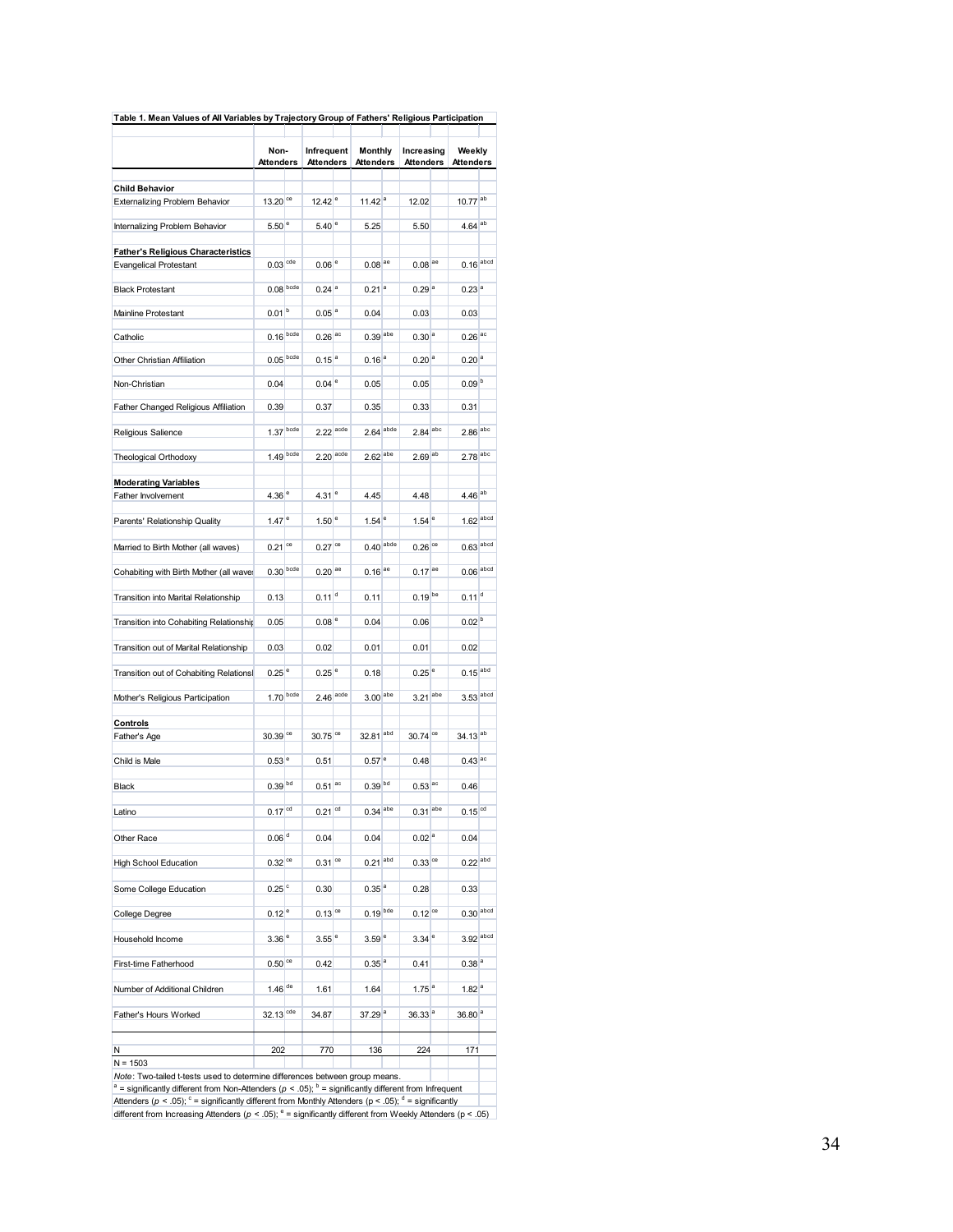| <b>Children at Age Five</b>                                                                  |   |                              |  |      |                              |      |                               |  |
|----------------------------------------------------------------------------------------------|---|------------------------------|--|------|------------------------------|------|-------------------------------|--|
|                                                                                              | 1 |                              |  |      | $\overline{2}$               |      |                               |  |
|                                                                                              |   |                              |  |      |                              |      | 3                             |  |
| <b>Father's Religious Characteristics</b>                                                    |   |                              |  |      |                              |      |                               |  |
| Trajectory of Religious Participation                                                        |   |                              |  |      |                              |      |                               |  |
| Non-Attenders                                                                                |   | 2.30 $(0.94)$ *              |  | 0.24 | (086)                        |      | 0.17   (0.86)                 |  |
| <b>Infrequent Attenders</b>                                                                  |   | $1.70$ (0.73) <sup>*</sup>   |  |      | 0.14   (0.63)                |      | 0.02   (0.64)                 |  |
| <b>Monthly Attenders</b>                                                                     |   | 0.69   (0.84)                |  |      | $-0.52   (0.78)$             |      | $-0.63   (0.78)$              |  |
| <b>Increasing Attenders</b>                                                                  |   | 1.00   (0.79)                |  |      | $-0.17$ (0.70)               |      | $-0.26   (0.70)$              |  |
|                                                                                              |   |                              |  |      |                              |      |                               |  |
| <b>Religious Affiliation</b>                                                                 |   |                              |  |      |                              |      |                               |  |
| <b>Evangelical Protestant</b>                                                                |   | $-1.75$ (0.88) $*$           |  |      | $-0.56$ $(0.86)$             |      | $-0.47$ (0.86)                |  |
| <b>Black Protestant</b>                                                                      |   | $-1.49$ (0.65) <sup>*</sup>  |  |      | $-1.43   (0.65)^*$           |      | $-1.38$ (0.65) <sup>*</sup>   |  |
| <b>Mainline Protestant</b>                                                                   |   | $-1.40$ (1.10)               |  |      | 0.30(1.05)                   |      | 0.40(1.05)                    |  |
| Catholic                                                                                     |   | $-1.71$ (0.61) <sup>**</sup> |  |      | $-1.12$ (0.62)               |      | $-1.06$ (0.62)                |  |
| <b>Other Christian Affiliation</b>                                                           |   | $-0.90(0.68)$                |  |      | $-0.76$ (0.65)               |      | $-0.72   (0.65)$              |  |
| Non-Christian                                                                                |   | $-1.03$ (0.98)               |  |      | $-0.36   (0.90)$             |      | $-0.27$ (0.90)                |  |
| Change in Religious Affiliation                                                              |   | $-0.04   (0.41)$             |  |      | $-0.12   (0.39)$             |      | $-0.14$ (0.39)                |  |
|                                                                                              |   |                              |  |      |                              |      |                               |  |
| <b>Religious Attitudes</b>                                                                   |   |                              |  |      |                              |      |                               |  |
| Religious Salience                                                                           |   | 0.24   (0.28)                |  |      | 0.26   (0.25)                |      | 1.71 $(0.72)$ *               |  |
| Theological Orthodoxy                                                                        |   | 0.27   (0.26)                |  |      | $-0.04$ (0.24)               |      | $-0.04   (0.24)$              |  |
|                                                                                              |   |                              |  |      |                              |      |                               |  |
| <b>Moderating Variables</b>                                                                  |   |                              |  |      |                              |      |                               |  |
| Father Involvement                                                                           |   |                              |  |      | 0.06   (0.11)                |      | $0.07$ $(0.11)$               |  |
| Parents' Relationship Quality                                                                |   |                              |  |      | $-2.84$ (0.54) ***           |      | $-0.61$ (1.17)                |  |
| Married to Birth Mother (all waves)                                                          |   |                              |  |      | $-0.58$ (0.69)               |      | $-0.60$ (0.69)                |  |
| Cohabiting with Birth Mother (all waves)                                                     |   |                              |  |      | $-0.01$ (0.66)               |      | $-0.02$ (0.65)                |  |
| Transition into Marital Relationship                                                         |   |                              |  |      | 0.42   (0.70)                |      | 0.41(0.70)                    |  |
| Transition into Cohabiting Relationship                                                      |   |                              |  |      | $0.11$ (0.85)                |      | $0.11$ $(0.85)$               |  |
| Transition out of Marital Relationship                                                       |   |                              |  |      | $-3.58$ (1.24) <sup>**</sup> |      | $-3.50$ $(1.24)$ **           |  |
| Transition out of Cohabiting Relationship                                                    |   |                              |  |      | $-0.74$ (0.57)               |      | $-0.74$ (0.58)                |  |
| Mother's Religious Participation                                                             |   |                              |  |      | $-0.33   (0.18)$             |      | $-0.32   (0.18)$              |  |
|                                                                                              |   |                              |  |      |                              |      |                               |  |
| <b>Controls</b>                                                                              |   |                              |  |      |                              |      |                               |  |
| Father's Age                                                                                 |   |                              |  |      | $-0.04$ (0.03)               |      | $-0.04$ (0.03)                |  |
| Child is Male                                                                                |   |                              |  |      | 0.79   (0.34)                |      | $0.80   (0.34)$ <sup>*</sup>  |  |
| <b>Black</b>                                                                                 |   |                              |  |      | $-0.03   (0.59)$             |      | $-0.03$ $(0.59)$              |  |
| Latino                                                                                       |   |                              |  |      | 0.19   (0.58)                |      | 0.20   (0.58)                 |  |
| Other Race                                                                                   |   |                              |  |      | $-0.42$ (0.98)               |      | $-0.40(0.98)$                 |  |
| <b>High School Education</b>                                                                 |   |                              |  |      | $-0.73$ (0.48)               |      | $-0.78$ (0.48)                |  |
| Some College Education                                                                       |   |                              |  |      | $-1.11$ (0.51) <sup>*</sup>  |      | $-1.14   (0.51)$ <sup>*</sup> |  |
| College Degree                                                                               |   |                              |  |      | $-1.86   (0.71)$ **          |      | $-1.91$ (0.71) <sup>**</sup>  |  |
| Household Income                                                                             |   |                              |  |      | $-0.37   (0.15) ^*$          |      | $-0.37   (0.15)$ <sup>*</sup> |  |
| First-time Fatherhood                                                                        |   |                              |  |      | $-0.98$ $(0.43)$ *           |      | $-1.00$ $(0.43)$ *            |  |
| Number of Additional Children                                                                |   |                              |  |      | $0.19$ $(0.15)$              |      | 0.17   (0.15)                 |  |
| Hours Worked                                                                                 |   |                              |  |      | $-0.01$ (0.01)               |      | $-0.01   (0.01)$              |  |
|                                                                                              |   |                              |  |      |                              |      |                               |  |
| <b>Interactions</b>                                                                          |   |                              |  |      |                              |      |                               |  |
| Religious Salience x Relationship Quality                                                    |   |                              |  |      |                              |      | $-0.99$ $(0.46)$ *            |  |
| $R^2$                                                                                        |   | 0.02                         |  |      | 0.10                         | 0.10 |                               |  |
|                                                                                              |   |                              |  |      |                              |      |                               |  |
| *p < .05; **p < .01; *** p < .001                                                            |   |                              |  |      |                              |      |                               |  |
| $N = 1503$                                                                                   |   |                              |  |      |                              |      |                               |  |
| Note: Unstandardized regression coefficients are presented (standard errors in parentheses). |   |                              |  |      |                              |      |                               |  |

**Table 2. Results from Regression Models Predicting Externalizing Problem Behavior among**